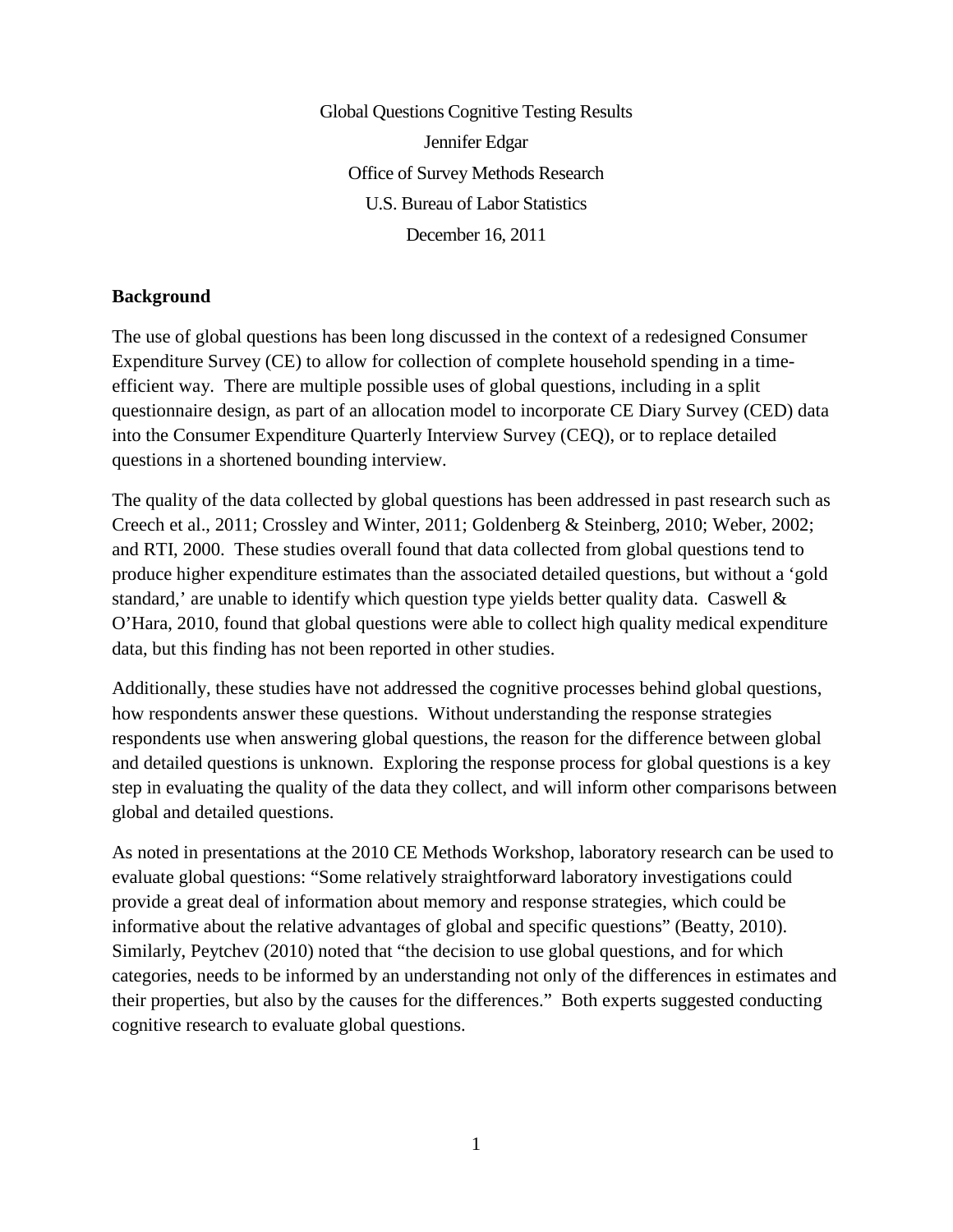#### Research Questions

This study addressed the following research questions:

- 1. What specific items do respondents include when responding to global questions, and how does their definition of the global category align with the intended meaning of the question (and the associated detailed questions)? For example do they include coats in clothing? Socks? Headbands?
- 2. How do respondents arrive at their answer to global questions (e.g., do they estimate, identify specific purchases and add)?

## **Method**

## Cognitive Interviews

Cognitive interviews were conducted in the Bureau of Labor Statistics' Office of Survey Methods Research (OSMR) cognitive lab with participants who had made clothing purchases in the past month. Each cognitive interview session was divided into three main parts:

- 1. Global clothing questions, with follow up:
	- a. Follow up of global questions:
		- i. Explanation of response process
		- ii. Open-ended questions asking for details about clothing purchases
		- iii. Examples of items in each clothing category (clothing, footwear, jewelry and accessories)
- 2. CEQ clothing questions
	- a. Debriefing of CEQ questions:
		- i. Comparison of response accuracy between global and CEQ questions
		- ii. Request for revision to global clothing responses
- 3. Shopping behavior questions

The CEQ clothing questions were taken directly from the current instrument, with the exception of layettes and diapers which were excluded. The remaining 19 clothing items were asked in the same order, with the same question wording, as is done in the production survey.

The semi-structured debriefing questions following the global and CEQ clothing questions were designed to obtain information about the participant's response process and reactions to the questions. For the global clothing questions, the debriefing asked participants to list the exact clothing items they had purchased within the last month, as well as to describe their thought process when answering the global questions. Participants were also asked to provide examples of items in each of the three global expenditure categories. For the CEQ clothing questions, the debriefing asked participants to compare the accuracy of their responses for the global clothing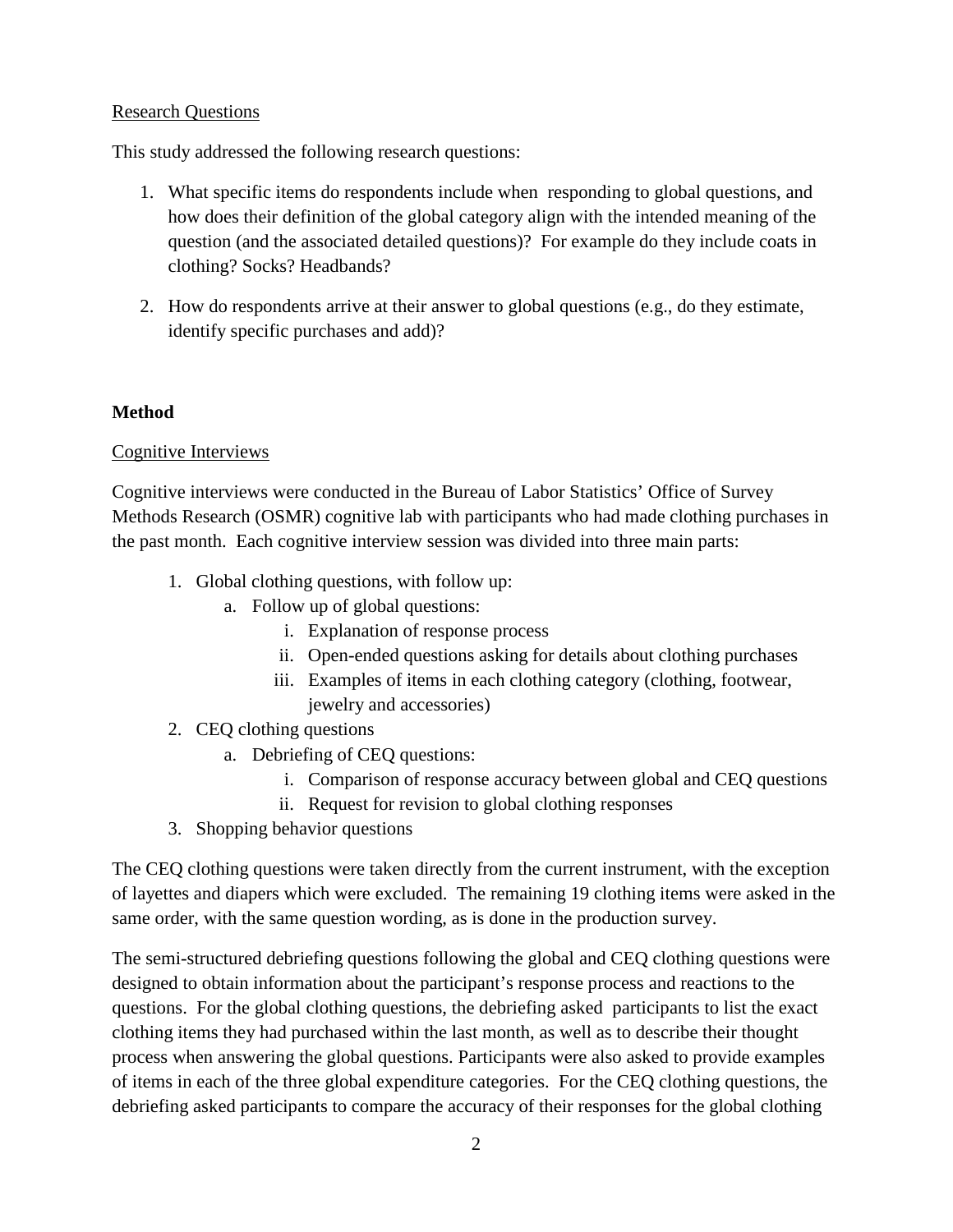and the CEQ clothing questions and to explain why they thought one was more or less accurate than the other. Participants were also given a chance to revise their response to the global clothing question if they felt it was inaccurate.

The shopping behavior questions were designed to collect information about how participants purchase clothing, what types of stores, how often, and whether they go shopping with the intention of purchasing clothing or not. This information was collected to gain insight into participant shopping habits, which were thought to potentially impact their response process for the expenditure questions.

## Web Surveys

A separate group of participants completed a web survey using a combination of Survey Monkey and TryMyUI, an online usability testing system. A video of their computer screen (e.g., showing mouse movements, keyboard entries) and an audio recording of their voice while they completed the survey were captured through the TryMyUI service. To take advantage of large sample size, and recognizing the limitations of web surveys in terms of administering semistructured debriefing questions, the survey included a slightly different set of tasks from the cognitive interviews, with an emphasis on close-ended questions rather than in-depth debriefings:

- 1. Global clothing questions, with follow-up:
	- a. Explanation of response process (think aloud)
	- b. Open-ended questions asking for detailed about clothing purchases
- 2. CEQ clothing questions, with follow-up:
	- a. Examples of items in each clothing category (clothing, footwear, jewelry and accessories)
- 3. Clothing categorization questions

The same three global clothing, detailed clothing, CEQ clothing , and providing examples of items in each clothing category were used in both the cognitive interviews and web survey (See Appendix A for question wording).

After completing all three global questions, participants were asked "Now, please describe out loud how you arrived at your answer for question 2. Explain what you thought about or what you remembered as you answered the question." After answering the global clothing questions, participants were given the instruction ["For the rest of the survey, please describe your thoughts](http://surveymonkey.com/MySurvey_EditPage.aspx?sm=ZP5Dwt%2feTUrESmkr0ZDTeRTnkLz9E43UcwRBvmx53KipMs839trhvrZ34E68%2bdOK&TB_iframe=true&height=450&width=650)  [as you answer the questions."](http://surveymonkey.com/MySurvey_EditPage.aspx?sm=ZP5Dwt%2feTUrESmkr0ZDTeRTnkLz9E43UcwRBvmx53KipMs839trhvrZ34E68%2bdOK&TB_iframe=true&height=450&width=650) Additional reminders to 'think aloud' were given throughout the survey. Participants' verbal responses were transcribed, and the data they entered into the survey was stored by Survey Monkey.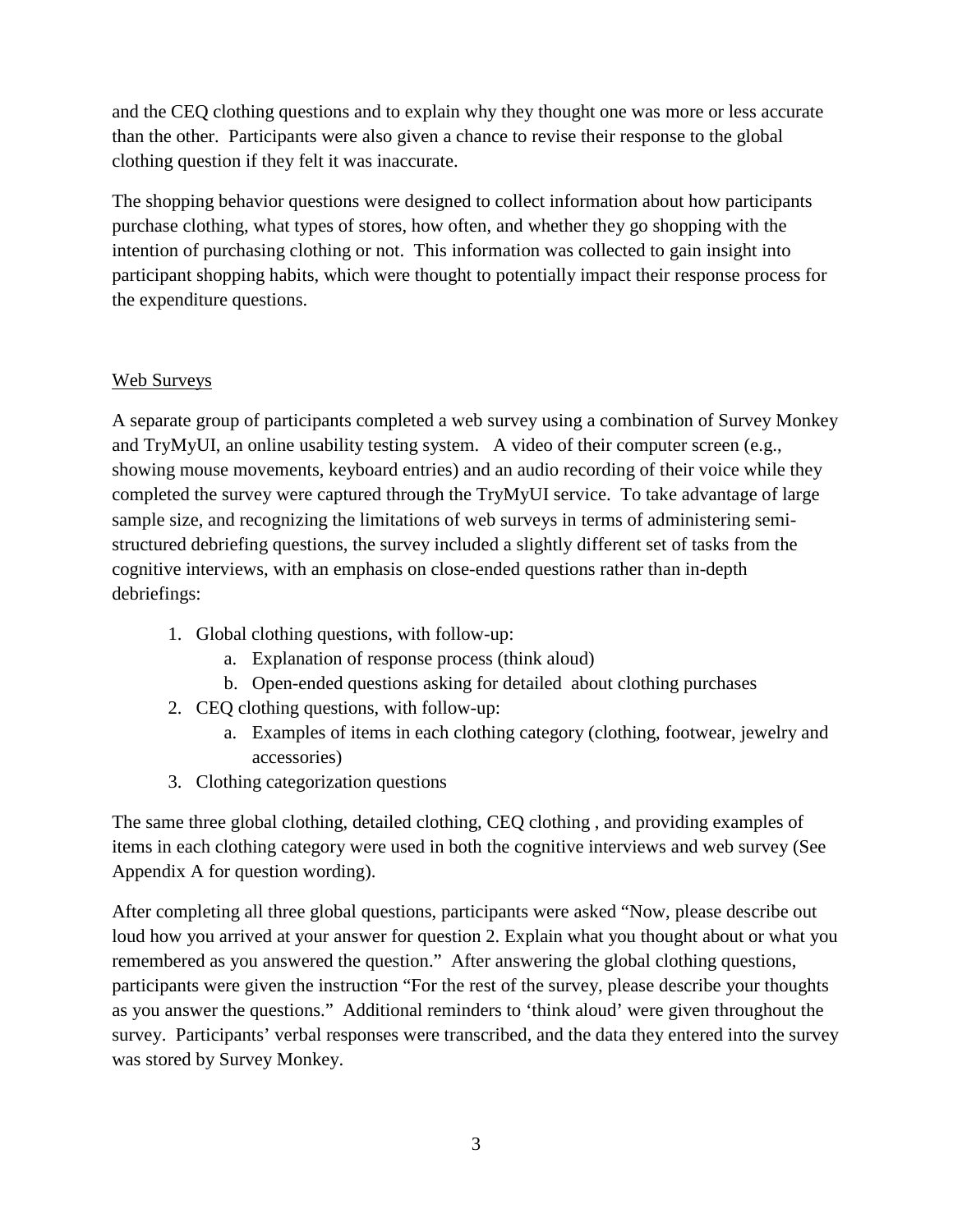For the clothing categorization question, a list of 51 clothing items, selected from the CEQ Information Booklet was provided and participants were asked to categorize responses as either clothing, footwear, jewelry and accessories, or other.

#### Global Questions

In both modes, the global clothing questions tested were:

- 1. How much have you or any member of your household spent on clothing since the first of [refmonth]?
- 2. How much have you or any member of your household spent on spent on footwear since the first of [refmonth]?
- 3. How much have you or any member of your household spent on spent on jewelry and accessories since the first of [refmonth]?

## Participants

Twenty participants were recruited from the OSMR participant database for the cognitive interview study. Sixty-two participants were selected from the TryMyUI panel, and screened to ensure they had made a clothing purchase in the past month. Of these, 54 provided usable data (some participants did not complete the survey, were missing audio or had other technical problems). For both samples, participants were selected to represent a range of demographic characteristics (Table 1).

|                        | <b>Cognitive Interviews</b> | <b>Web Surveys</b> |
|------------------------|-----------------------------|--------------------|
|                        | $n=20$                      | $n = 54$           |
| Gender                 |                             |                    |
| Male                   | 50%                         | 52%                |
| Female                 | 50%                         | 48%                |
| Age                    |                             |                    |
| $\leq$ 35              | 30%                         | 50%                |
| $36 - 55$              | 45%                         | 35%                |
| 56 >                   | 25%                         | 15%                |
| Education              |                             |                    |
| HS or Less             | 20%                         | 9%                 |
| Some College           | 30%                         | 33%                |
| <b>College Degree</b>  | 35%                         | 44%                |
| <b>Graduate Degree</b> | 15%                         | 4%                 |

## Analysis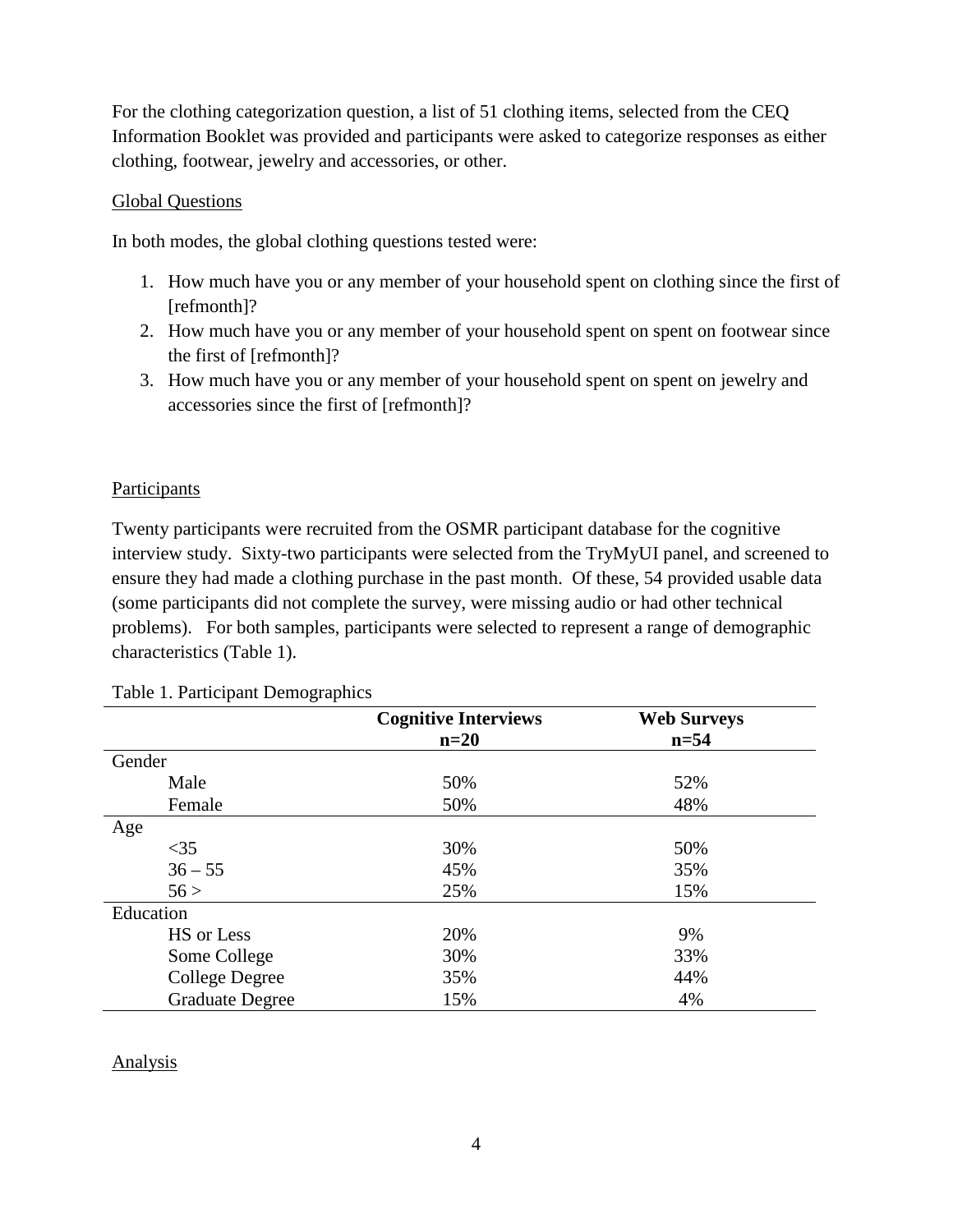The majority of analysis for this project is qualitative. Participants' verbatim explanations of the process they used to answer the global questions were transcribed for both the cognitive interviews and web surveys. The responses were evaluated and categorized into a response strategy type (Table 2)<sup>[1](#page-4-0)</sup>. These strategies were based on the literature (see Edgar 2009) and a preliminary review of the data.

| <b>Response Strategy</b> | <b>Definition</b>                                                     |
|--------------------------|-----------------------------------------------------------------------|
| Item Retrieval           | Participants retrieve information about specific items and report the |
|                          | sum of those events                                                   |
| <b>Event Retrieval</b>   | Participants use information from specific events (shopping trips)    |
|                          | and report the sum of those                                           |
| Retrieval and Adjustment | Participants retrieve information about specific items or events and  |
|                          | report the sum of those after adjusting the number                    |
| <b>Budget</b>            | Participants use their planned budget number as a response            |
| Guess                    | Participants indicate they guessed                                    |
| General Impression       | Participants retrieve a general impression of the event or amount     |
| Receipts                 | Participants referred to receipts to answer the question*             |
| Not Codeable             | Participants did not give enough information to code                  |

Table 2. Response Strategies for Global Questions

**\***although not asked to refer to records, some web participants appear to have done so, while some cognitive interview participants described remembering individual receipts when answering the question

Analysis was also done on the expenditure data collected from the global, detailed and CEQ questions. For this analysis, data from the cognitive interviews and web surveys were collapsed. Finally, timing data from the surveys were analyzed.

## **Results**

## Response strategies

The most commonly used strategy was item retrieval followed by event retrieval (Table 3). Both these strategies involve participants recalling specific items or events and using that information to arrive at an answer. Retrieval and adjustment was used by 14 percent of participants, with the rest of the strategies being used by fewer than 10 percent. Twenty percent of participants used a budget, general impression or guessing strategy, all strategies which are not based on recalling specific expenditure information.

<span id="page-4-0"></span><sup>&</sup>lt;sup>1</sup> Each participant response was categorized into only one response strategy. If a participant indicated using more than one strategy, a primary strategy was identified.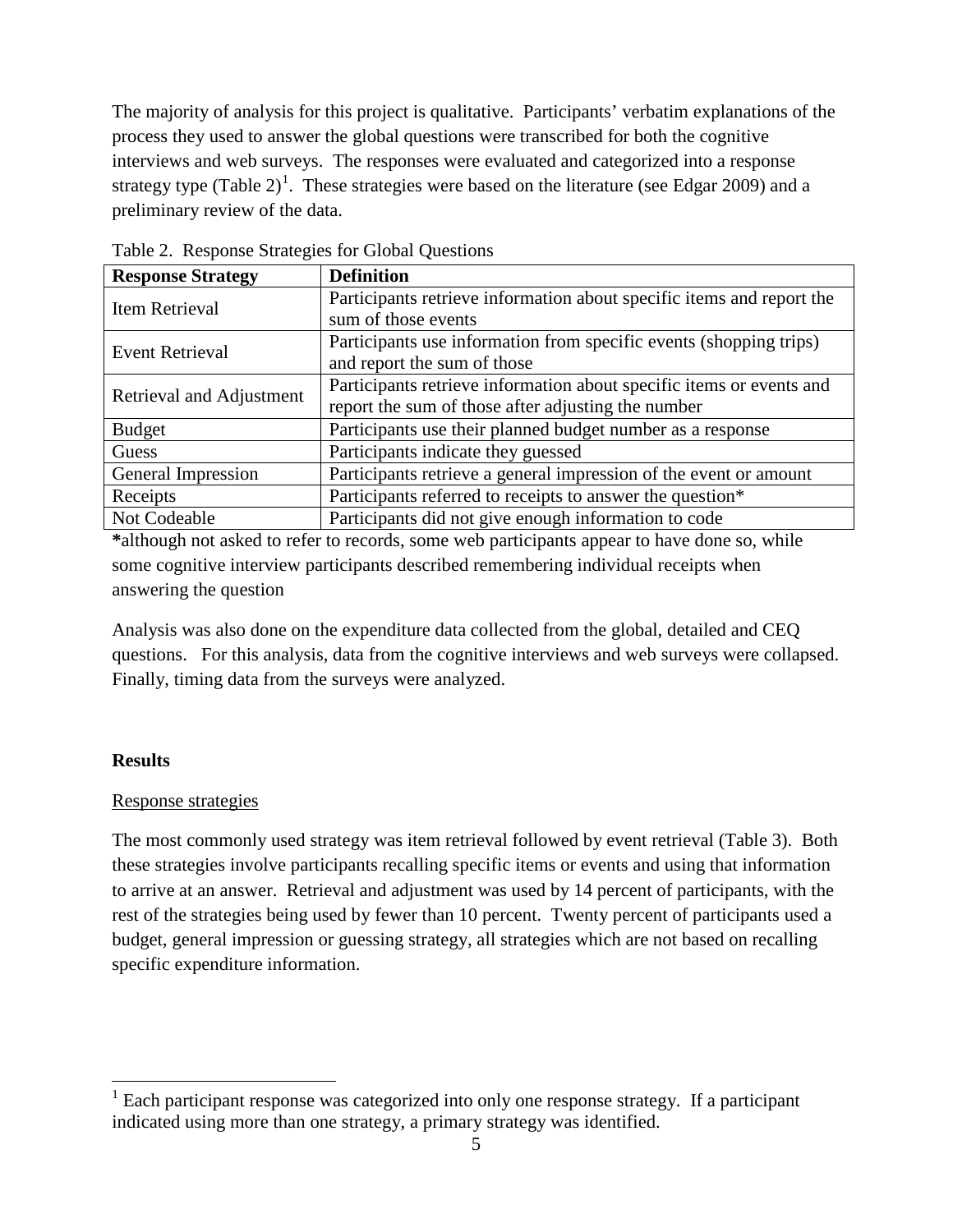|                          | Percent of<br><b>Participants</b> |
|--------------------------|-----------------------------------|
| <b>Strategy</b>          | $(N=74)$                          |
| Item Retrieval           | 34                                |
| <b>Event Retrieval</b>   | 23                                |
| Retrieval and Adjustment | 14                                |
| <b>Budget</b>            |                                   |
| General Impression       | 8                                 |
| Receipts                 |                                   |
| Guess                    |                                   |
| Not Codeable             |                                   |

Table 3. Response Strategies Used

To illustrate the response strategies, Table 4 gives a representative quote for each category.

Table 4. Quotes from each Response Strategy

| <b>Strategy</b>             | Quote                                                                                                                                                                                                                                                  |
|-----------------------------|--------------------------------------------------------------------------------------------------------------------------------------------------------------------------------------------------------------------------------------------------------|
| Item Retrieval              | "Well, I had to buy some clothes for my son for back to school because he<br>started school in August. Purchased him t-shirts, jeans, underwear, socks. Just<br>some basic items and I also bought my husband some socks, underwear, kind<br>of thing" |
| <b>Event Retrieval</b>      | "Alright, I went to Kmart and I went to Walmart because I recently lost 30<br>pounds and I needed to buy new small size shorts and pants."                                                                                                             |
| Retrieval and<br>Adjustment | "I bought a suit. The suit cost 500 dollars and the four shirts were 90 dollars<br>apiece. So that is 360, that's 860. And then there is socks. Ok fine, I'll<br>change this, it was more like 960."                                                   |
| <b>Budget</b>               | "I remember how much it cost because we had a budget."                                                                                                                                                                                                 |
| General<br>Impression       | "Now I know this one is going to be a little tougher. I know the total is around<br>200 and I know I bought two pairs of pants"                                                                                                                        |
| Receipts                    | "I took a look at my receipts that I purchased. I actually went to two stores in<br>one day, for the whole month of July that is all I spent. I added the two<br>receipts up and that is how I came up with 126."                                      |
| Guess                       | "We did quite a bit of back to school shopping and I was just trying to come<br>up with a number, cause there was quite a bit, I have two children. So I just<br>roughly said, probably about 200 for each child is my guess"                          |

## **Comprehension**

# *Examples*

Both web and cognitive interview participants were asked to give examples of each of the three global categories. Many web participants named 15 examples, the number of lines on the web form for the questions. The average number given was 13, ranging from 2 to 15. Cognitive interview participants on the other hand, averaged 9 examples, ranging from 6 to 10 items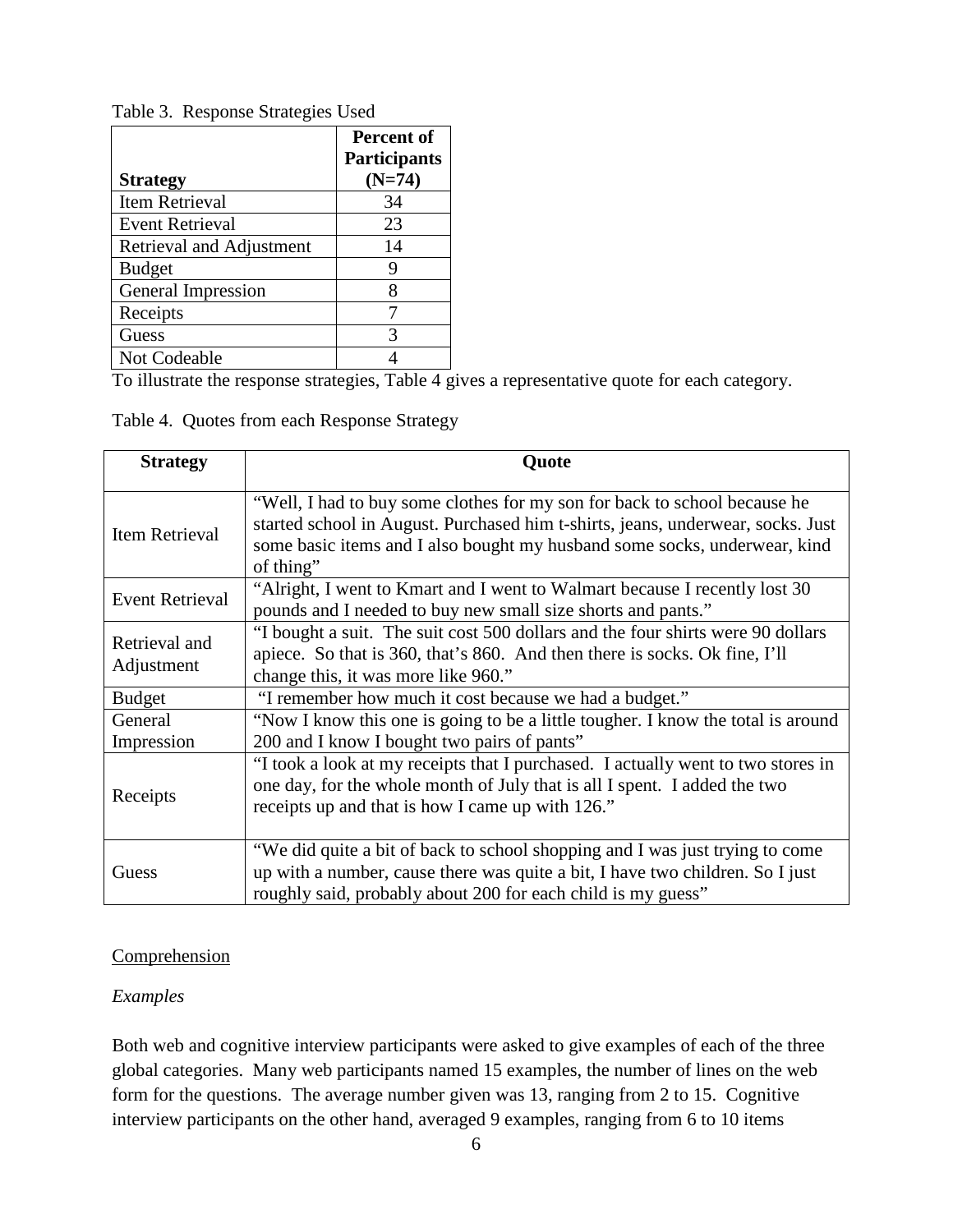named. Looking at the examples provided, and the order in which they occurred, provides insight into the most commonly recalled items in each category.

For clothing, pants, jackets, jeans and socks were the items most commonly named first or second. For footwear, sandals and tennis shoes were most commonly named first or second, and earrings, bracelets, necklaces and rings were most commonly named first or second in the accessory category.

Overall, there were some items named by a large percentage of participants (Table 5). These items may be thought of as exemplars of the category, items that may be synonymous with the category for a large number of participants.

|                 | $%$ of<br><b>Participants</b> |               | $%$ of<br><b>Participants</b> |                    | $%$ of<br><b>Participants</b> |
|-----------------|-------------------------------|---------------|-------------------------------|--------------------|-------------------------------|
| <b>Clothing</b> | <b>Naming</b>                 | Footwear      | <b>Naming</b>                 | <b>Accessories</b> | <b>Naming</b>                 |
| sweater         | 52.0%                         | tennis shoes  | 46.7%                         | Necklaces          | 75.6%                         |
| socks           | 46.7%                         | boots         | 44.0%                         | earring            | 74.4%                         |
| jacket          | 30.7%                         | flip flops    | 41.3%                         | bracelet           | 67.9%                         |
| underwear       | 28.0%                         | dress shoes   | 40.0%                         | ring               | 65.4%                         |
| pants           | 22.7%                         | slippers      | 28.0%                         | watch              | 37.2%                         |
| shorts          | 21.3%                         | running shoes | 25.3%                         | Scarf              | 29.5%                         |
| coats           | 20.0%                         | sneakers      | 24.0%                         | belt               | 26.9%                         |
| dresses         | 18.7%                         | heels         | 20.0%                         | ankle bracelet     | 19.2%                         |
| hat             | 18.7%                         | flats         | 14.7%                         | hats               | 16.7%                         |
| jeans           | 17.3%                         | loafers       | 13.3%                         | pin                | 14.1%                         |
| suit            | 17.3%                         | Pumps         | 12.0%                         | purse              | 14.1%                         |
| vests           | 17.3%                         | shoes         | 10.7%                         | toe rings          | 11.5%                         |
| shoes           | 16.0%                         | work boots    | 10.7%                         |                    |                               |
| tie             | 16.0%                         |               |                               |                    |                               |
| shirts          | 12.0%                         |               |                               |                    |                               |
| t-shirt         | 10.7%                         |               |                               |                    |                               |

Table 5. Commonly Named Examples in Different Categories

# *Categorization*

To explore how well participants understood the intended meaning of the global questions, the examples given for each category were coded as 'correct' or 'incorrect' (Table 6). A majority (86.2 percent) of the 427 clothing examples were correct, with all the incorrect examples being either footwear (4.2 percent) or accessories (9.6 percent).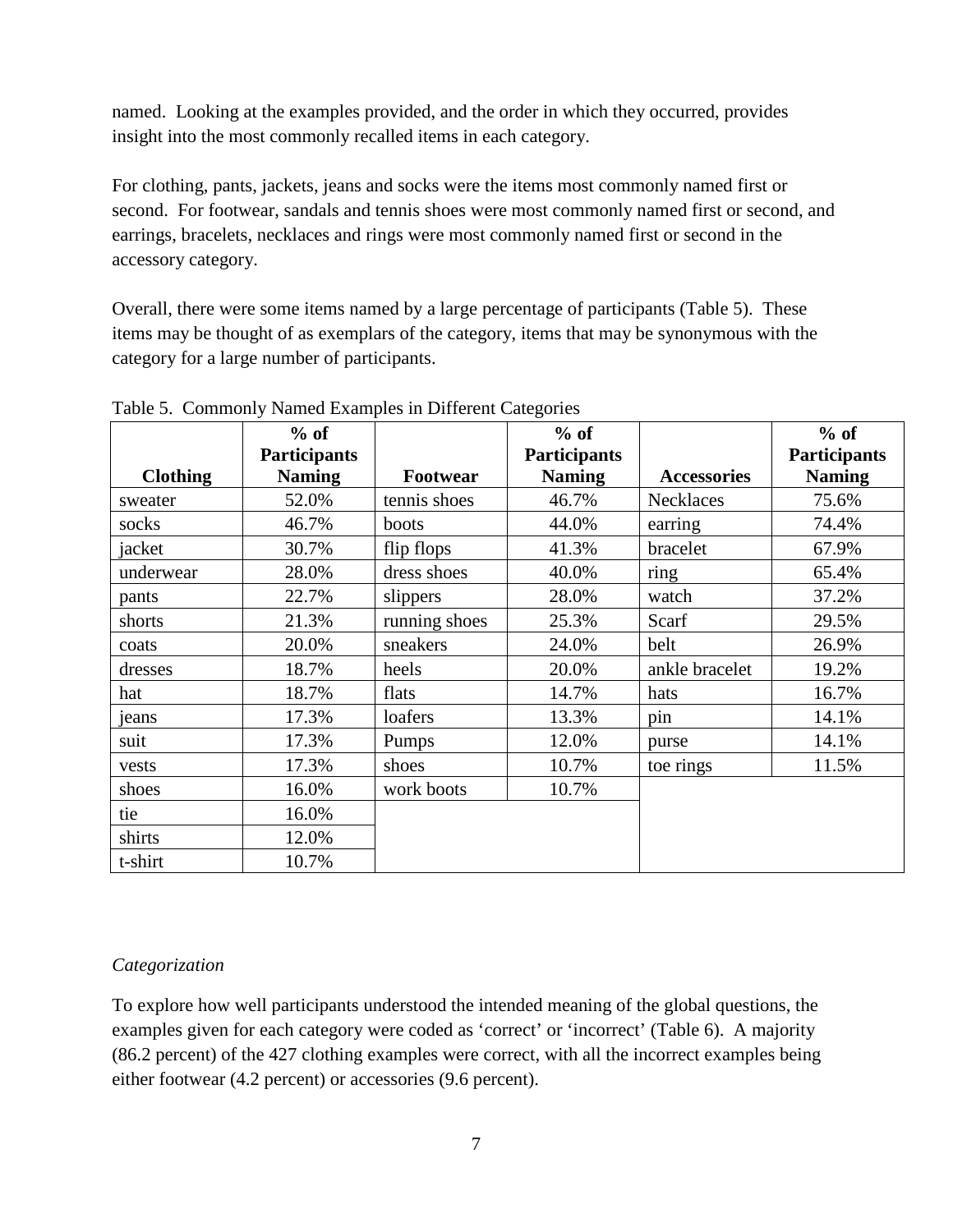A large majority of the 441 footwear examples was also correct. Only 10 percent of the footwear examples were incorrect, and most of these were related to the unique CE specification that athletic shoes (e.g., soccer cleats) are not included in the category. A few other examples were hosiery such as socks or stockings.

Almost all of the 511 jewelry or accessory examples were correctly categorized. The few items that were incorrectly named were bath or make-up items (e.g., soap, lotion, lipstick).

| Category                     | <b>Percent</b> |
|------------------------------|----------------|
| <b>Correct Clothing</b>      | 86.2           |
| <b>Incorrect Clothing</b>    | 13.8           |
| Footwear                     | 4.2            |
| Accessories                  | 9.6            |
| <b>Correct Footwear</b>      | 98.2           |
| <b>Incorrect Footwear</b>    | 10.2           |
| Hosiery                      | 1.8            |
| <b>Correct Accessories</b>   | 98.6           |
| <b>Incorrect Accessories</b> | 1.8            |

Table 6. Categorization of Examples

As part of the web survey, participants were asked to classify a list of items into one of three global categories, or 'other.' The extent participants could correctly classify items is an indication of their comprehension of the intended meaning of the global questions. Twenty five items were correctly identified by all, or almost all participants (Table 7).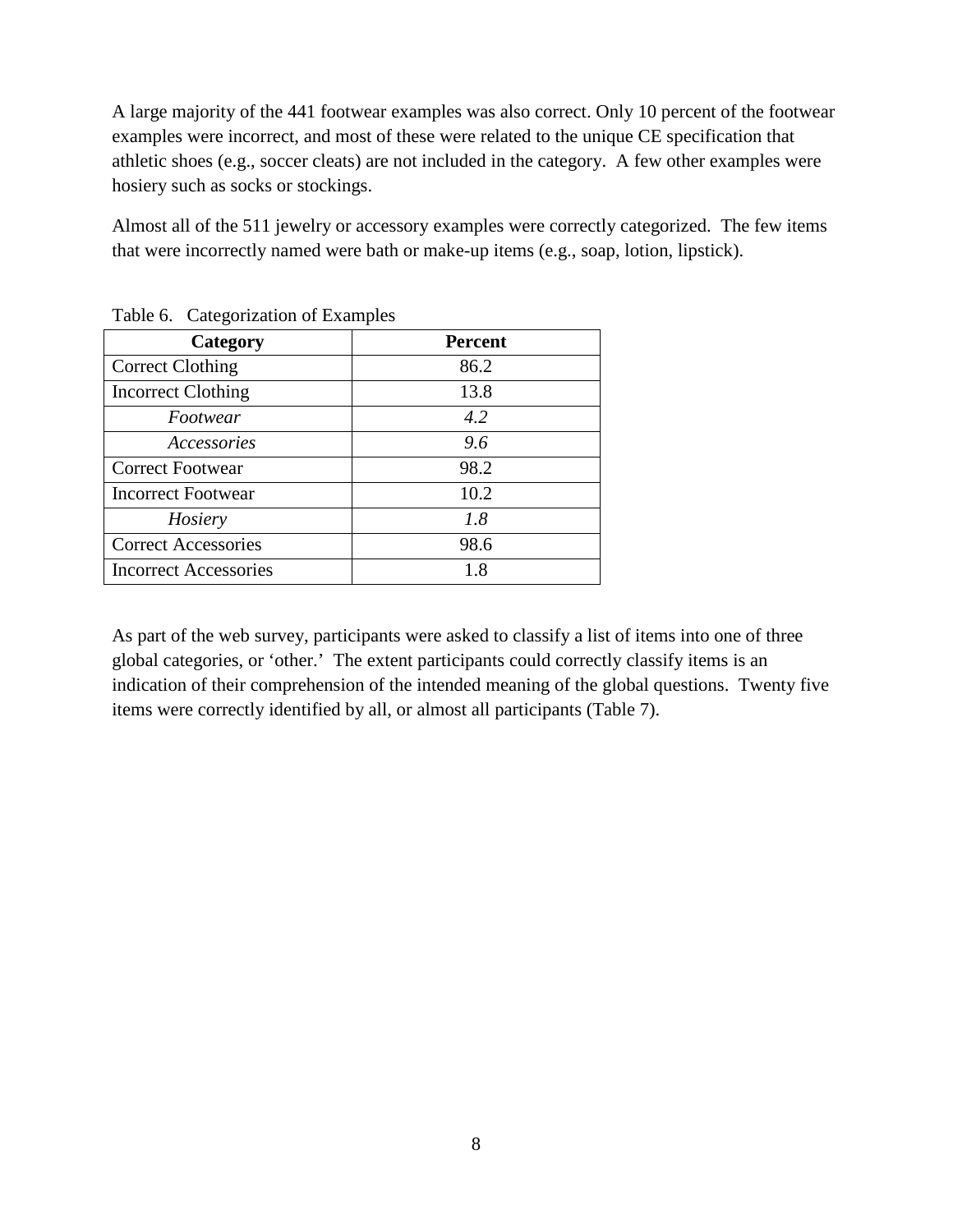|                 |                  | <b>Jewelry</b> or  |
|-----------------|------------------|--------------------|
| <b>Clothing</b> | Footwear         | <b>Accessories</b> |
| Athletic shirt  | <b>Boots</b>     | Hair accessories   |
| Dress shirt     | Sandals          | <b>Belts</b>       |
| <b>Dresses</b>  | <b>Sneakers</b>  | Purse              |
| Men's suit      | Tennis shoes     | Sunglasses         |
| <b>Skirts</b>   | Bedroom slippers | <b>Scarves</b>     |
| Sweater         | Casual shoes     |                    |
| Down vest       |                  |                    |
| Undershirt      |                  |                    |
| Jacket          |                  |                    |
| Tennis skirts   |                  |                    |
| Night gown      |                  |                    |
| Night shirt     |                  |                    |
| Pajamas         |                  |                    |
| Fur coat        |                  |                    |

Table 7. Items correctly classified by at least 90 percent of participants

Some items were inconsistently classified, indicating that participants had differing understandings of the categories. Most of the incorrectly classified items were from the clothing category, with an emphasis on hosiery and specialty clothes (e.g., ski suit, thermal underwear) (Table 8).

|                   |                 |          | Jewelry and        |              |
|-------------------|-----------------|----------|--------------------|--------------|
|                   | <b>Clothing</b> | Footwear | <b>Accessories</b> | <b>Other</b> |
| Apron             | 30.2            | 0.0      | 20.8               | 49.1         |
| <b>Bra</b>        | 83.0            | 0.0      | 1.9                | 15.1         |
| Halloween costume | 34.0            | 0.0      | 5.7                | 60.4         |
| Knee-highs        | 52.8            | 13.2     | 24.5               | 9.4          |
| Leotard           | 86.8            | 0.0      | 3.8                | 9.4          |
| Raincoat          | 82.7            | 0.0      | 5.8                | 11.5         |
| Robe              | 83.0            | 0.0      | 5.7                | 11.3         |
| Ski suit          | 73.1            | 0.0      | 1.9                | 25.0         |
| Snow suit         | 72.5            | 0.0      | 3.9                | 23.5         |
| Socks             | 63.5            | 19.2     | 15.4               | 1.9          |
| Swimwear          | 80.8            | 0.0      | 0.0                | 19.2         |
| Thermal underwear | 88.2            | 0.0      | 5.9                | 5.9          |
| <b>Tights</b>     | 66.7            | 0.0      | 25.5               | 7.8          |
| Windbreaker       | 86.3            | 0.0      | 3.9                | 9.8          |
| Winter coat       | 86.3            | 0.0      | 3.9                | 9.8          |

Table 8. Percent of Participants Classifying Clothing Items Incorrectly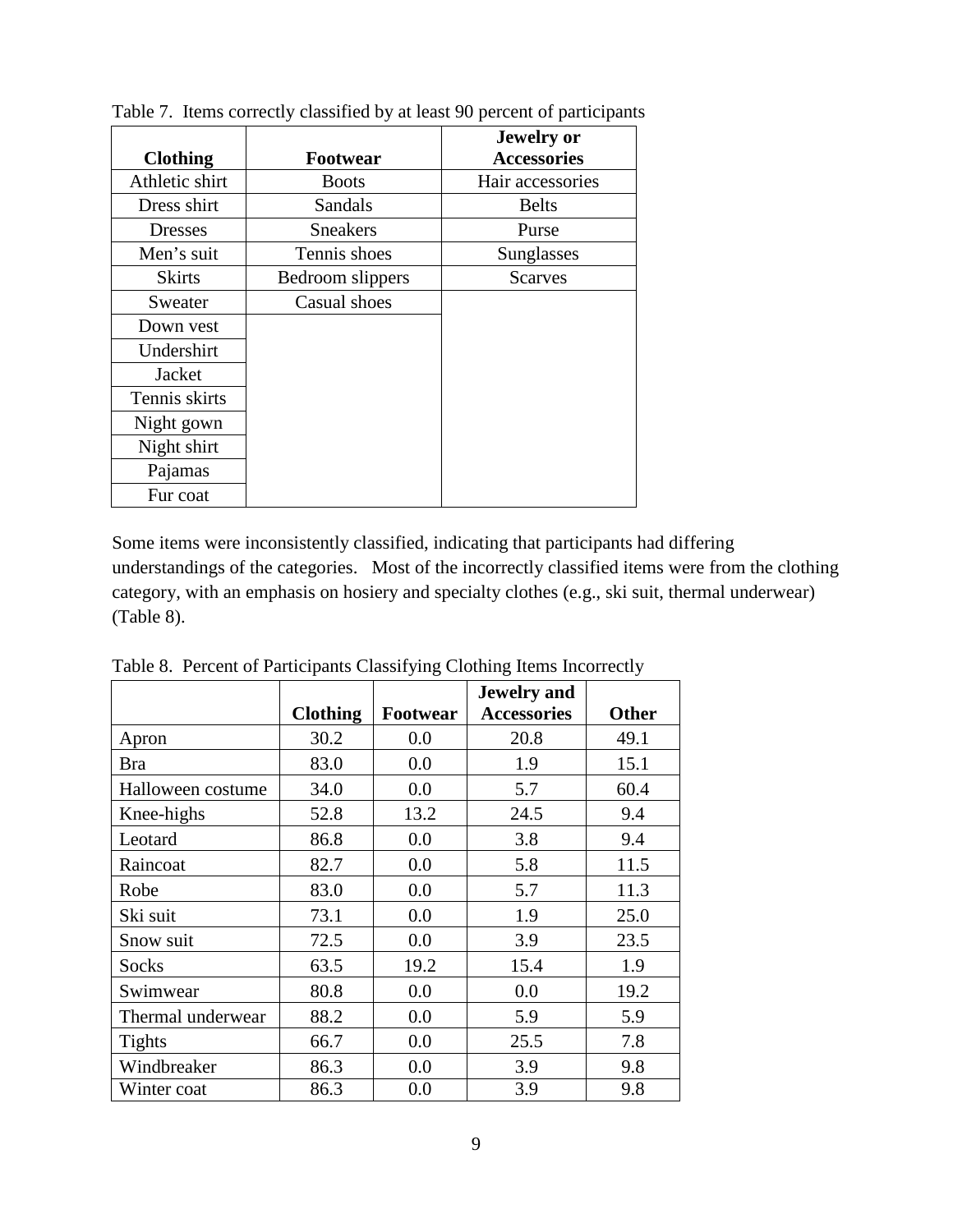There was also some confusion about accessory items (Table 9), with participants often putting them into an 'other' category rather than classifying them as an accessory.

|                |                 |                 | <b>Jewelry</b> and |              |
|----------------|-----------------|-----------------|--------------------|--------------|
|                | <b>Clothing</b> | <b>Footwear</b> | <b>Accessories</b> | <b>Other</b> |
| Ear muffs      | 3.8             | 0.0             | 81.1               | 15.1         |
| Gloves         | 15.4            | 0.0             | 76.9               | 7.7          |
| Handkerchiefs  | 0.0             | 0.0             | 81.1               | 18.9         |
| <b>Mittens</b> | 18.9            | 0.0             | 71.7               | 9.4          |
| Shawl          | 25.0            | 0.0             | 61.5               | 13.5         |
| <b>Ties</b>    | 15.7            | 0.0             | 82.4               | 2.0          |
| Umbrellas      | 0.0             | 0.0             | 64.0               | 36.0         |
| Wallet         | 0.0             | 0.0             | 84.3               | 15.7         |

Table 9. Percent of Participants Classifying Jewelry and Accessory Items Incorrectly

In the past, CE did not include sports shoes in the footwear category, but has since changed this specific requirement. Although participants were not aware of the previous specification, nor were they told anything about sport shoes, some found something different about soccer cleats. Only 88.5 percent classified them as footwear, with the rest of the participants putting them into either accessories or other (Table 10).

Table 10. Percent of Participants Classifying Clothing Items Incorrectly

|               | <b>Clothing</b> | <b>Footwear</b> | <b>Jewelry</b> and<br><b>Accessories</b> | <b>Other</b> |
|---------------|-----------------|-----------------|------------------------------------------|--------------|
| Soccer cleats |                 | 88.5            |                                          | 77           |

# *Expenditure Reports*

Finally, the expenditure items reported can be evaluated to explore comprehension of the global questions. The extent to which participants included purchases incorrectly is important in evaluating the effectiveness of global questions. If participants mistakenly report a large number of items in a global question, the likelihood that there will be significant error resulting from comprehension is high. If participants on the other hand only report expenditures that belong in the category, comprehension is not likely to be a significant source of error.

All participants reported clothing purchases, while only 57 percent reported footwear and 31 percent reported accessory purchases. Participants correctly reported their footwear and accessory purchases, but had some trouble reporting clothing purchases (Table 11). Eighty-six percent of reported clothing purchases belonged in that category, with 9.0 percent of the reported purchases belonging in the footwear category, and 3.3 percent belonging in the accessories category.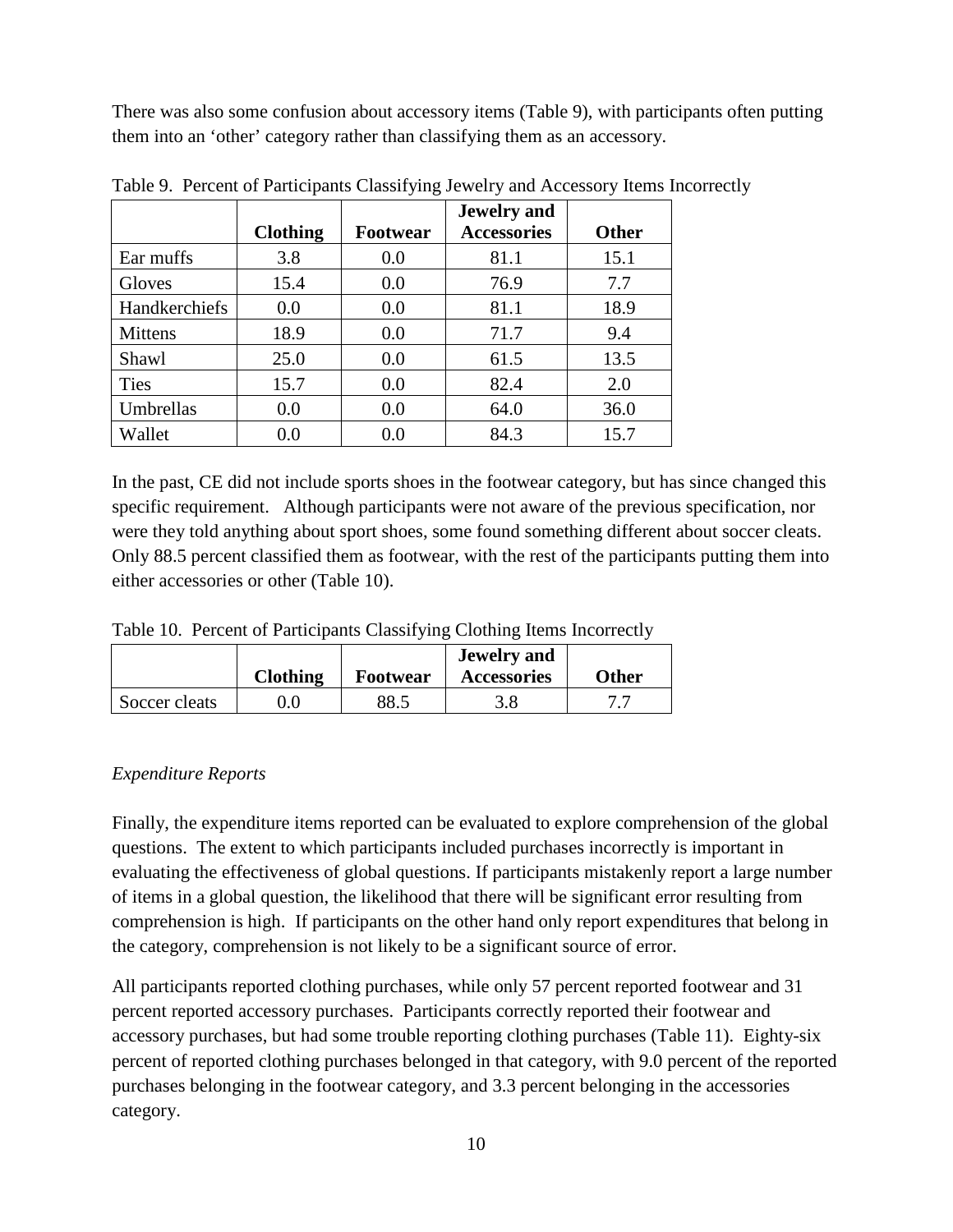It is important to note that the footwear and accessory questions followed the global clothing question. If the order of these questions was reversed, the inclusion of footwear or accessories in the clothing question may be minimized.

| Category                     | <b>Percent</b> |
|------------------------------|----------------|
| <b>Correct Clothing</b>      | 87.3           |
| <b>Incorrect Clothing</b>    | 12.7           |
| Footwear                     | 9.4            |
| Accessories                  | 3.3            |
| <b>Correct Footwear</b>      | 100            |
| <b>Incorrect Footwear</b>    |                |
| <b>Correct Accessories</b>   | 100            |
| <b>Incorrect Accessories</b> |                |

Table 11. Categorization of Purchases

#### Response Errors

In addition to potential comprehension errors, there are other response errors that may be more common with global questions. Consideration of other household members and the reference period may be less likely when determining the answer, and participants may be more likely to make a calculation error as a result of the multiple steps required to provide a response to the global questions.

## *Proxy Reporting*

This study also provides the opportunity to explore errors that participants make while answering clothing questions, and compare the rate at which those errors are made by question type. Although we cannot say definitively that participants were thinking of other household members and simply did not mention them, looking at the number of participants (with households larger than 1 person) who did mention other people in their responses may indicate the extent to which they were reporting for people other than themselves.

When naming the purchases included in their global responses, more than half mentioned another household member, while only 31 percent of participants mentioned another household member when answering the CEQ questions (Table 12).

The reason for this difference is unclear. For both types of questions, participants were asked to name specific purchases. There may have been more dialogue when participants reported the items for the global question, or they simply may not have included other household members as often in the CEQ questions.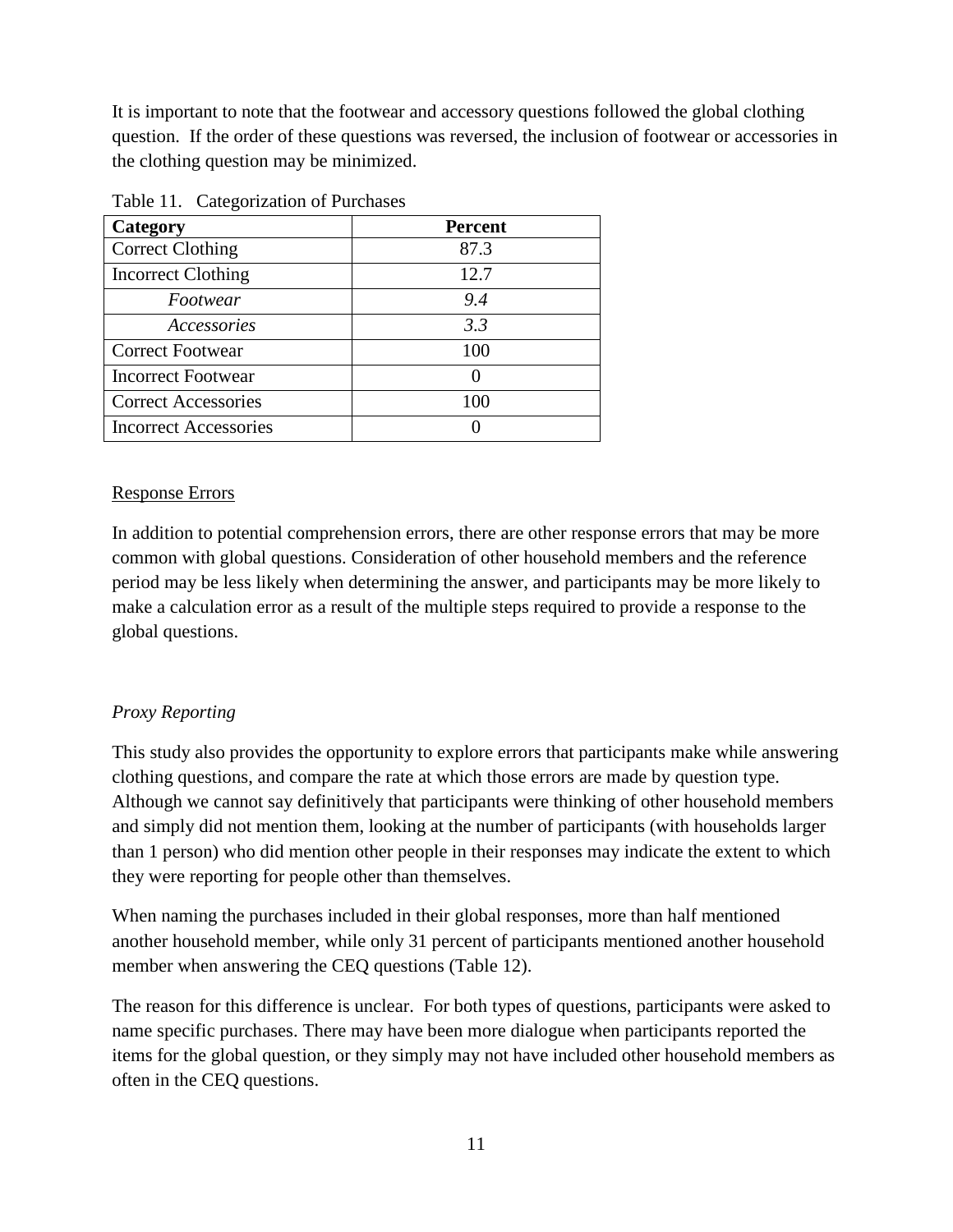|                         | <b>Percent</b> |  |  |
|-------------------------|----------------|--|--|
| <b>Global Questions</b> |                |  |  |
| <b>CEQ Questions</b>    |                |  |  |

Table 12. Percent of Participants who Mentioned Another Household Member

## *Reference Period*

In addition to including other household members in their responses, participants were instructed to report purchases made during the last month. Again, by identifying references to the past month in the comments made while reporting the items included in the detailed and CEQ questions, we can get a sense of how well participants followed this instruction (Table 13).

Again, participants were much more likely to mention the reference period when discussing the items included in their global purchases than in the CEQ. It is interesting to note that only 20 percent of participants explicitly mentioned the reference period when explaining how they arrived at their answer, suggesting that this was not a key part of their response process. Not considering the reference period when calculating a global response may be a critical error, indicating that participants were not thinking through the task as carefully as it was intended.

Table 13. Percent of Participants who Mentioned the Reference Period

|                         | <b>Percent</b> |
|-------------------------|----------------|
| <b>Global Questions</b> |                |
| <b>CEQ Questions</b>    |                |

# *Calculation Errors*

Requiring respondents to add or do other mathematical functions when answering a survey question is one of the known weaknesses of global questions, and was found to be the case in this study as well. To the extent that participants explained their response process in enough detail to do so, these explanations were evaluated to identify calculation errors (Table 14).

Eleven percent of participants made some sort of calculation error in the global questions. The impact of the calculation errors ranged in type and magnitude, resulting in a difference of a few dollars to over a hundred, with errors resulting in increases and decreases in the expenditure totals. It is interesting to note that there was also a calculation error found in the CEQ questions as well.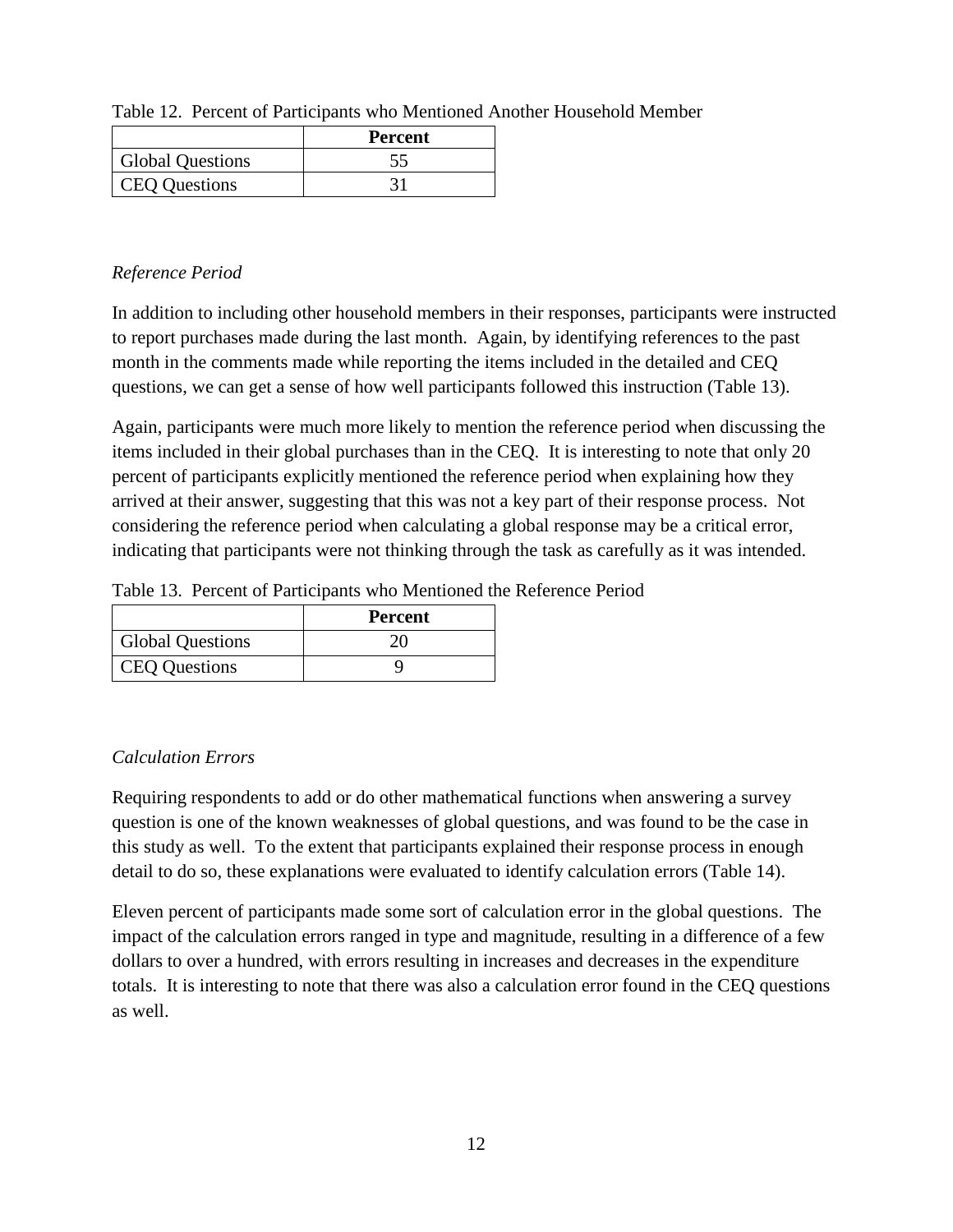|                         | <b>Percent</b> |
|-------------------------|----------------|
| <b>Global Questions</b> |                |
| <b>CEQ Questions</b>    |                |

Table 14. Percent of Participants Making at least one Calculation Error

## *Qualifiers*

Although not necessarily indicative of an error, the use of qualifiers when answering survey questions is often used as a sign of respondent uncertainty or estimation. To look for evidence of estimation, the transcripts were examined for use of qualifiers, e.g., "about," "approximately." For each type of question the response was marked if a qualifier was used when the participant answered the question (not when they explained their response strategy). As shown in Table 15, a large percent of participants spontaneously used a qualifier when answering the questions, almost half for the global clothing question.

As noted above, not all participants reported answers for global footwear or accessories (57 and 31 respectively). The percents in the table below are based on all participants, not just those who reported amounts. These percentages, therefore, may under-represent the amount of estimation occurring in reported totals, or may reflect participant certainty when reporting lack of spending.

|                           | <b>Percent</b> |
|---------------------------|----------------|
| Global Clothing           | 48.1           |
| <b>Global Footwear</b>    | 28.6           |
| <b>Global Accessories</b> | 16.0           |
| <b>CEQ Questions</b>      | 38.2           |

Table 15. Percent of Participants who used a Qualifier When Responding

When looking at the percent of participants who used a qualifier when explaining how they arrived at their global clothing answer, we see that 41 percent of all participants did (Table 16). There was a marked difference by mode, with 76.2 percent of web participants using a qualifier in their explanation and 46.9 percent of cognitive interview participants using one.

Table 16. Percent of Participants who used a Qualifier During Global Clothing Explanation

|                      | <b>Percent</b> |
|----------------------|----------------|
| Web                  | 76.2           |
| Cognitive Interviews | 411            |
| Total                | 49 A           |

Another potential sign of estimation is the use of rounded numbers. For this analysis, all responses to the global and CEQ questions were coded as either rounded (at the 10's level), not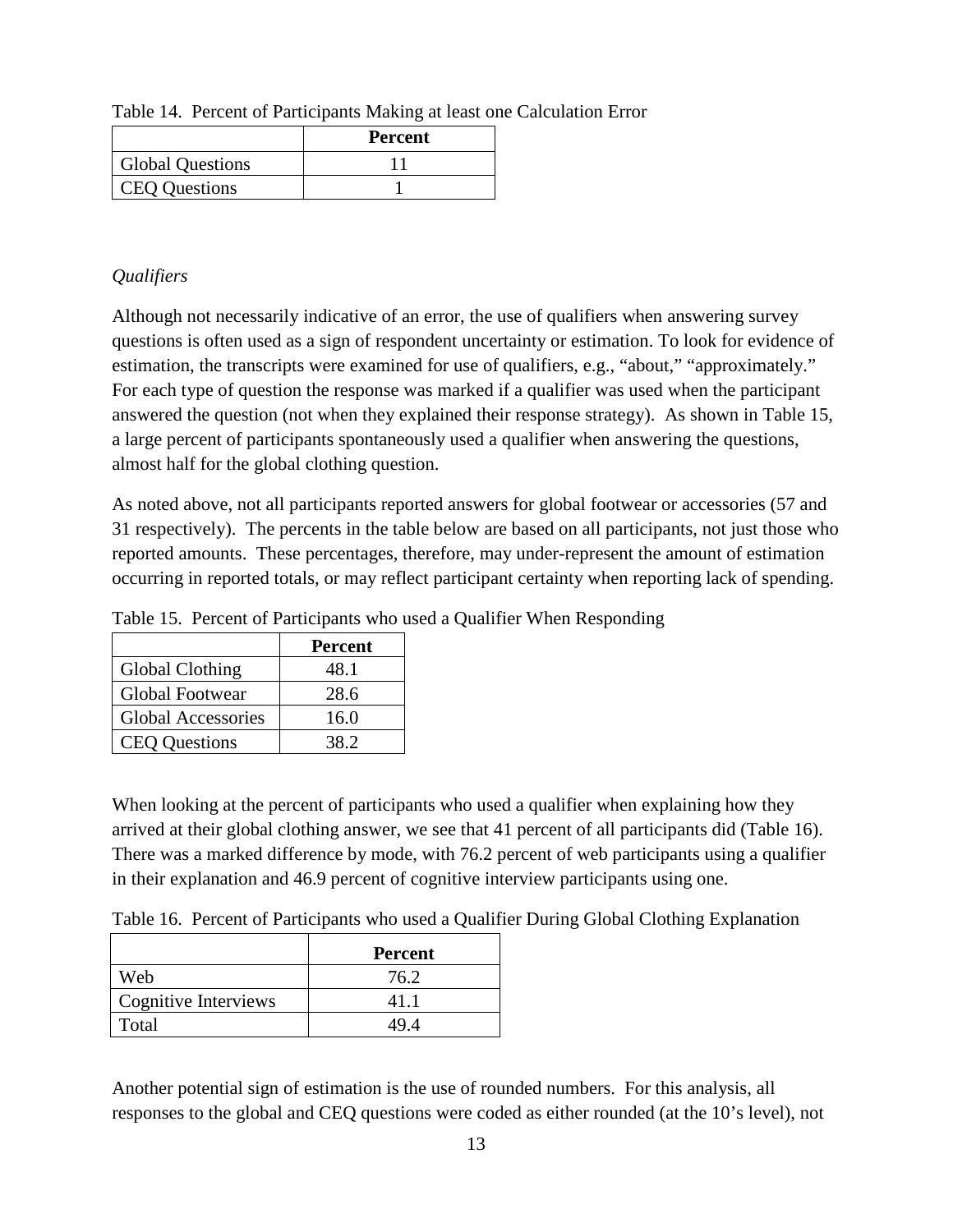rounded, or a range. Rounded responses were far more likely in the global questions than in the CEQ questions, with more than 60 percent of all responses being rounded (Table 17). Ranges were also slightly more common in the global questions, with more than 5 percent of global clothing responses being a range, and only 2.6% of CEQ responses being a range.

| Tuest 177 Telecht of Hounded, 1900 Hounded and Hunge Heopolises |                                |                 |             |                 |
|-----------------------------------------------------------------|--------------------------------|-----------------|-------------|-----------------|
|                                                                 | <b>Global</b><br><b>Global</b> |                 | Global      |                 |
|                                                                 | <b>Clothing</b>                | <b>Footwear</b> | Accessories | <b>Clothing</b> |
| Rounded                                                         | 69.9                           | 70.9            | 60.7        | 41.0            |
| Not Rounded                                                     | 24.7                           | 27.3            | 35.7        | 56.4            |
| Range                                                           | 5.5                            | 1.8             | 3.6         | 2.6             |

Table 17. Percent of Rounded, Not Rounded and Range Responses

## **Timing**

The time it took to complete the three global questions and the set of CEQ questions could be determined from the videos of the web participants (Table 18). Although it took longer to complete the CEQ questions, the average increase in time (55 seconds) is perhaps not as long as would have been expected given the number of questions (3 global versus 19 CEQ).

Table 18. Time to complete (in seconds)

|         | <b>Globals</b> | <b>CEO</b>      |
|---------|----------------|-----------------|
|         | duration       | <b>Duration</b> |
| Min     | 0:12           | 0:16            |
| Max     | 2:55           | 4:41            |
| Average | 0:53           | 1:48            |
| Median  | 0:46           | 1:46            |

#### Expenditure Reporting

Participants provided expenditure amounts three times: in response to the global questions, in response to the follow-up to the global questions ("What did you include in that response?") and in response to the CEQ clothing questions. These three sets of data allow us to look at inconsistencies across the questions.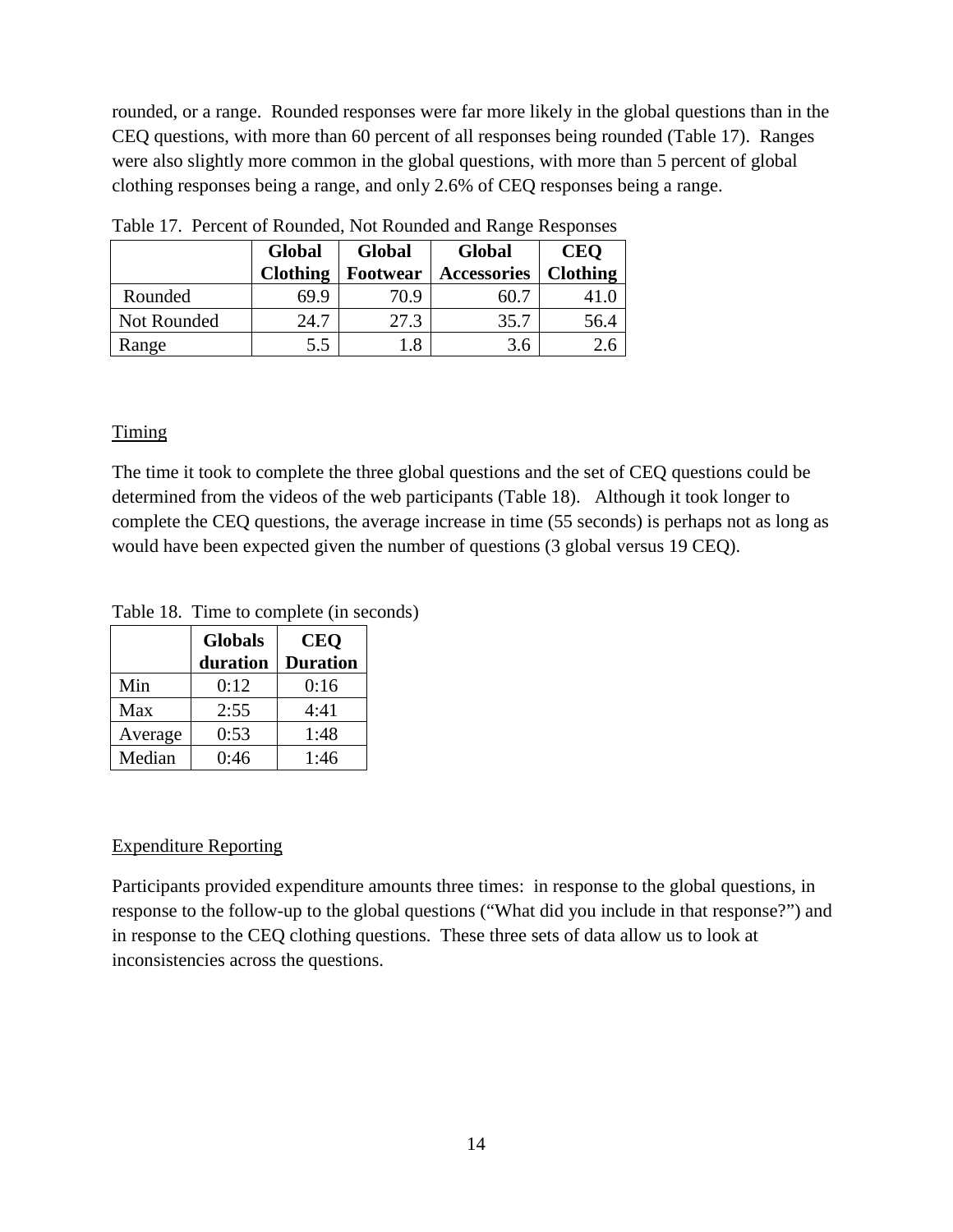#### *Reporting Rates*

It is important to note that although all participants provided at least one clothing purchase, there were lower reporting rates for footwear; 74.3 percent, and accessories; 39.2 percent (Table 19).

|            | <b>Clothing</b> | <b>Footwear</b> | Accessories |
|------------|-----------------|-----------------|-------------|
| Web        | 100.0           | 75.9            | 33.3        |
| Cognitive  |                 |                 |             |
| Interviews | 100.0           | 70.0            | 55.0        |
| Total      | 100 O           | 74.3            | 39 Z        |

Table 19. Percent of participants providing answer to global questions

## *Average Expenditure Amounts*

Looking first at the responses to the clothing questions (Table 20), there are several interesting findings. The first is that the average global and detailed responses were almost identical. One explanation for this is that participants were consciously aligning their responses<sup>[2](#page-14-0)</sup>, since the detailed question immediately followed the global question. Another explanation, however, is that participants had done some sort of enumeration of specific items and used that to respond to both questions (despite this not being their response strategy reported). A final explanation is that participants worked to recall as many clothing expenditures as necessary to arrive at their global answer. This study is not able to determine which explanations, or combination of explanations, is the case here.

 $\overline{a}$ 

|         | <b>Global</b> | <b>Detailed</b> | $CEO*$   |
|---------|---------------|-----------------|----------|
| Average | $$19777$      | \$196.13        | \$165.66 |

\* Summed CEQ clothing questions, excluding footwear, watches and accessories

The total expenditures reported for the CEQ clothing questions were found to be significantly lower than the total clothing expenditures reported for the global clothing questions (t-test, p=.005). Of the 74 participants, 45 (61 percent) gave higher global clothing responses than the total of their CEQ clothing responses. This result occurred for both the cognitive interview and web participants.

To further explore this result, we can look at the distribution of the responses (Table 21). The trend was highly consistent across the quartiles, with the global and detailed expenditure totals being higher than the CEQ expenditure totals, with one exception: detailed was lower than the

<span id="page-14-0"></span> $2^2$  Some participants did go back and change their answer to the global questions after answering the detailed question; however, their original response is used in all analysis.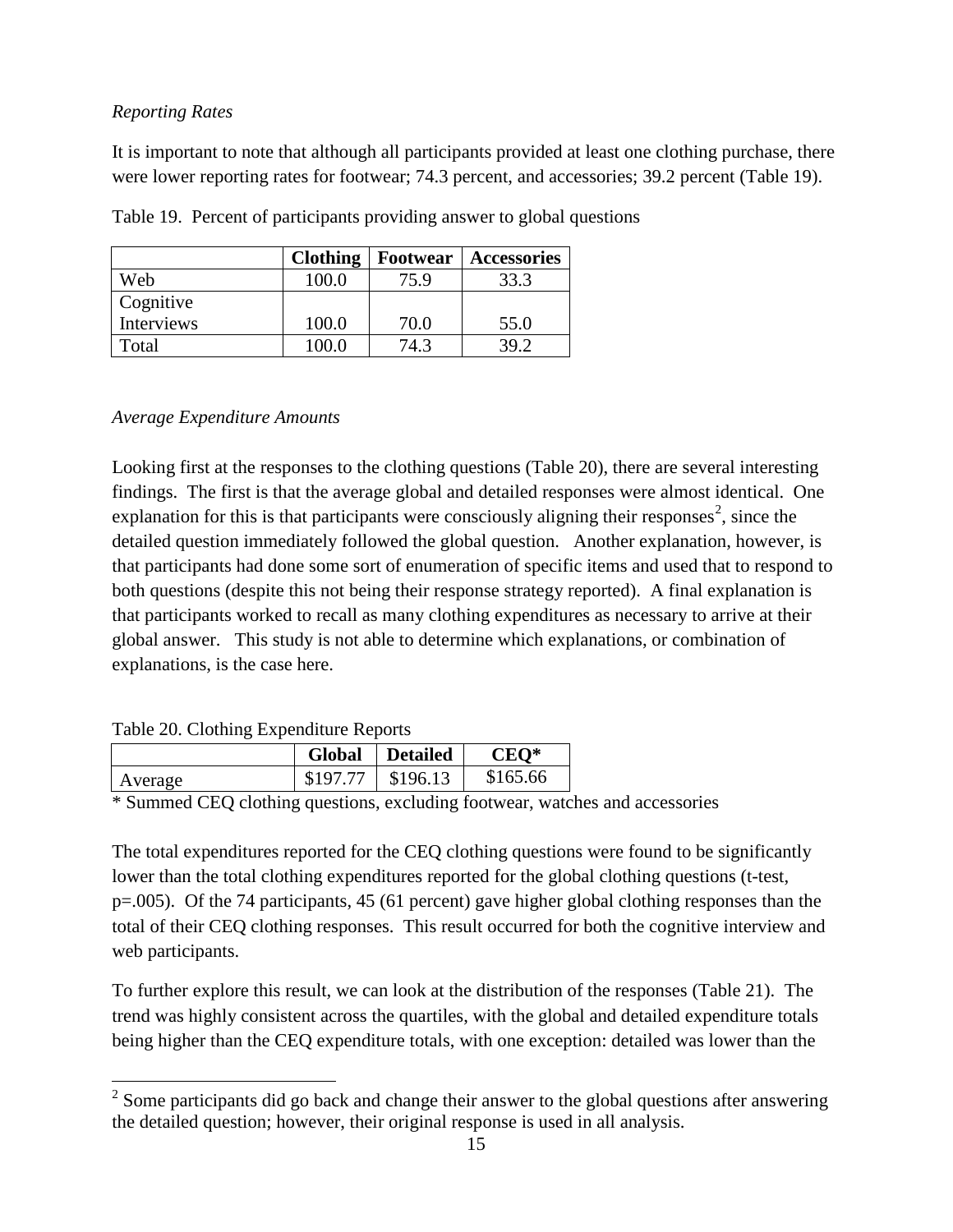CEO estimate in the  $4<sup>th</sup>$  Quartile. It is interesting to note that there was at least one participant who did not report any clothing for the CEQ questions despite reporting \$10 worth of clothing purchases for the global and detailed questions.

| $\frac{1}{2}$ and $\frac{1}{2}$ . Distribution of Clothing Expenditure Reports |          |                 |          |  |
|--------------------------------------------------------------------------------|----------|-----------------|----------|--|
|                                                                                | Global   | <b>Detailed</b> | $CEO*$   |  |
| Minimum                                                                        | \$10.00  | \$10.00         | \$0.00   |  |
| $1st$ Quartile                                                                 | \$65.00  | \$65.00         | \$60.00  |  |
| $2nd$ Quartile                                                                 | \$150.00 | \$135.00        | \$120.00 |  |
| $3rd$ Ouartile                                                                 | \$250.00 | \$276.50        | \$196.25 |  |
| $4th$ Ouartile                                                                 | \$960.00 | \$810.00        | \$872.00 |  |
| Maximum                                                                        | \$960.00 | \$810.00        | \$60.00  |  |
| <b>Standard Deviation</b>                                                      | \$180.91 | \$173.07        | \$175.45 |  |

Table 21. Distribution of Clothing Expenditure Reports

\* Summed CEQ clothing questions, excluding footwear, watches and accessories

The same three expenditure amounts (global, detailed and CEQ) were provided for footwear and accessories (Table 22). The differences between the global and CEQ expenditures were not statistically significant, with the global question yielding higher expenditures in footwear but lower expenditures in accessories. For both categories, total CEQ expenditures were higher than the global for a majority of reporting participants (71 percent for footwear, 76 percent for accessories). The magnitude of the difference, however, was not significant, averaging out to be \$3.04 in footwear and \$1.57 in accessories.

The higher CEQ expenditure total for accessories is likely related to a lack of comprehension of the category and the effectiveness of the CEQ questions for aiding recall. It is likely that the three specific questions about accessories, watches and jewelry are more meaningful and concrete than the global 'accessory' question, which previous analyses showed contains more conceptual ambiguity.

| $1.0014$ and $1.000$ and $2.000$ and $2.000$ and $2.000$ and $2.000$ and $2.000$ |               |                 |          |  |
|----------------------------------------------------------------------------------|---------------|-----------------|----------|--|
|                                                                                  | <b>Global</b> | <b>Detailed</b> | $CEO*$   |  |
| <b>Average Footwear</b>                                                          | \$66.85       | \$64.57         | \$63.16  |  |
| <b>St. Deviation Footwear</b>                                                    | \$54.03       | \$56.26         | \$54.04  |  |
| <b>Average Accessories</b>                                                       | \$53.00       | \$31.42         | \$56.41  |  |
| <b>St Deviation Accessories</b>                                                  | \$119.59      | \$32.17         | \$136.17 |  |

Table 22. Footwear and Accessory Expenditure Reports

\*CEQ Footwear consists of one question. Accessories is the sum of accessories, watches and jewelry.

*Differences in Expenditure Items Reported*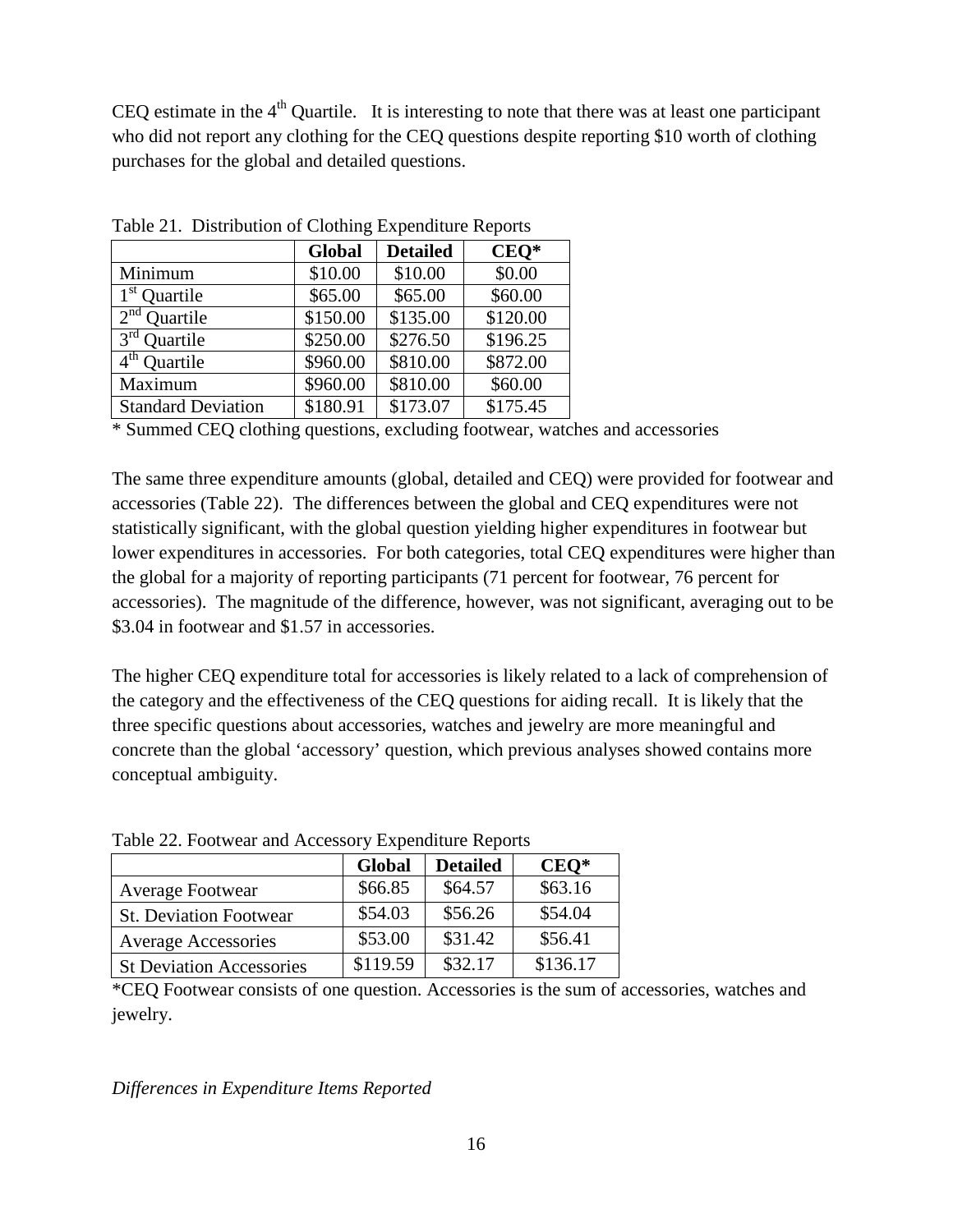The detailed and CEQ expenditure reports provide the opportunity to identify specific differences between the question types across all expenditure categories (clothing, footwear, and accessories). Items that were listed either in the detailed questions following the global question or the CEQ questions but not both were flagged<sup>[3](#page-16-0)</sup>. The flagged expenditures were counted and total expenditure amounts were calculated (Table 23).

Thirty-three participants listed at least one item in the global question but not the CEQ, and 33 participants (with some overlap, but not complete) listed at least one item in the CEQ questions but not the global. On average, more items were added during the CEQ than during the global  $(0.92 \text{ versus } 0.68)$ , but this difference was not statistically significant (p>.05).

The total expenditure amounts included in the CEQ but not the global questions were also higher (\$43.81 versus \$23.94), but again this difference was not statistically different. There were some large expenditure amounts excluded from both question types, up to \$245 in the global but not the CEQ and \$810 in the CEQ but not the global.

|         | <b>Number of Items</b><br>in Global but not<br><b>CEQ</b> | <b>Number of Items</b><br>in CEQ but not<br>Global | Sum of items in<br><b>Global but not</b><br><b>CEQ</b> | Sum of items in<br><b>CEQ</b> but not<br>Global |
|---------|-----------------------------------------------------------|----------------------------------------------------|--------------------------------------------------------|-------------------------------------------------|
| Average | 0.68                                                      | 0.92                                               | \$23.94                                                | \$43.81                                         |
| Min     | 0.00                                                      | 0.00                                               | \$0.00                                                 | \$0.00                                          |
| Max     | 4.00                                                      | 5.00                                               | \$245.00                                               | \$810.00                                        |
| St Dev  | 0.89                                                      | 1.26                                               | \$46.13                                                | \$109.72                                        |

Table 23. Sum of differences in total expenditures between Global and CEQ Questions

Since almost half the participants had at least one item which was excluded from one of the question types, this indicates that both question types are able to solicit expenditure information from participants, perhaps in different ways. Looking at the specific items excluded from each question type can provide insight into the differences between the questions (Table 24).

 $\overline{a}$ 

<span id="page-16-0"></span> $3$  Items were only flagged if it was clear they were not reported for the other question. If there was any uncertainty due to inconsistent or missing item descriptions, the item was not flagged.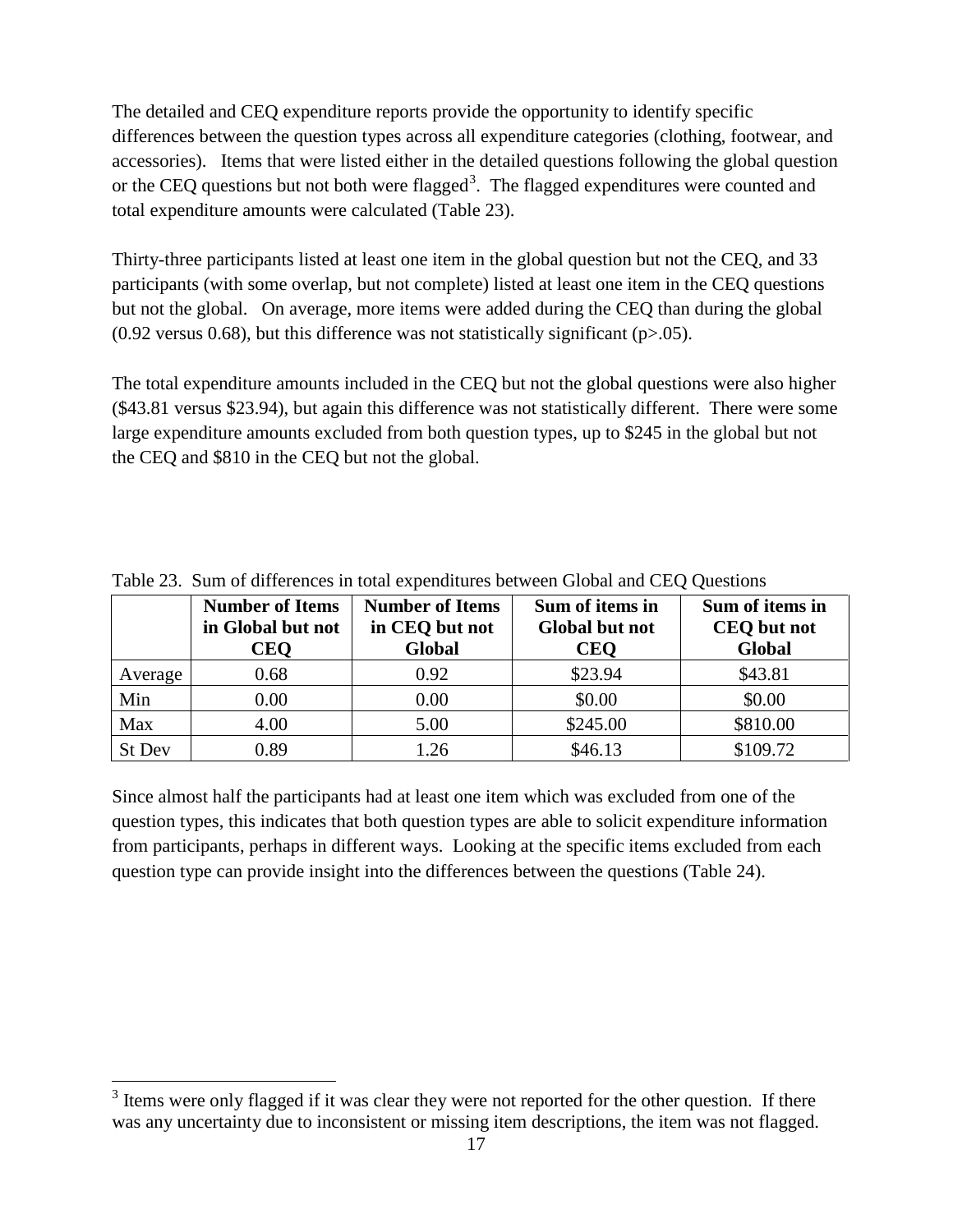| Items included in<br>Global but not CEQ | # of Participants<br>Including* | Items included in<br><b>CEQ</b> but not Global | # of Participants<br>Including** |
|-----------------------------------------|---------------------------------|------------------------------------------------|----------------------------------|
| <b>Shirts</b>                           | 7                               | Undergarments                                  | 7                                |
| Socks                                   | 5                               | Swim suits                                     | 6                                |
| <b>Shorts</b>                           | 3                               | <b>Dresses</b>                                 | 5                                |
| <b>Skirts</b>                           | 3                               | Jewelry                                        | 5                                |
| <b>Ties</b>                             | 3                               | Accessories                                    | 4                                |
| <b>Dresses</b>                          | $\overline{2}$                  | Earrings                                       | $\overline{4}$                   |
| <b>Jackets</b>                          | $\overline{2}$                  | Coats                                          | 3                                |
| Outfits                                 | $\overline{2}$                  | <b>Skirts</b>                                  | 3                                |
| T-shirts                                | $\overline{2}$                  | <b>Sweaters</b>                                | 3                                |
| Underwear                               | $\overline{2}$                  | Watches                                        | 3                                |
|                                         |                                 | <b>Jackets</b>                                 | $\overline{2}$                   |
|                                         |                                 | Nightgowns                                     | $\overline{2}$                   |
|                                         |                                 | Pants                                          | $\overline{2}$                   |
|                                         |                                 | Uniforms                                       | $\overline{2}$                   |

Table 24. Items Included in One Question Type but not Another

\*There were an additional 16 items named by only one participant

\*\*There were an additional 8 items named by only one participant

Looking at the items named in the global questions but not the CEQ questions, possible explanations can be developed. For some items, it seems likely the correct CEQ question was not meaningful enough to either stimulate recall of the item, or for the participant to know to report the item there. Examples of this may be socks (hosiery) and ties (accessories). For other items, where it is unlikely that participants misunderstood the category (e.g., jackets, dresses), it is possible that the number of CEQ questions read caused the participants not to hear or be able to process them all, and so they did not spend the time required on the response process to recall and report the items, or that they were not attending to all the categories.

Looking at the items named in the CEQ questions but not the global questions, it seems likely that the detailed questions aided recall for items the participants otherwise did not think of. Examples of this are undergarments and swimsuits, categories which may not immediately occur to participants when considering the global category of 'clothing.' This is consistent with the comprehension findings of this study, there are certain types of items, including swimwear, which were not mentioned by any participants when giving examples of clothing. There was one participant who reported for other household members when answering the CEQ questions, suggesting that the question introduction, "Since the first of [refmonth], have you or any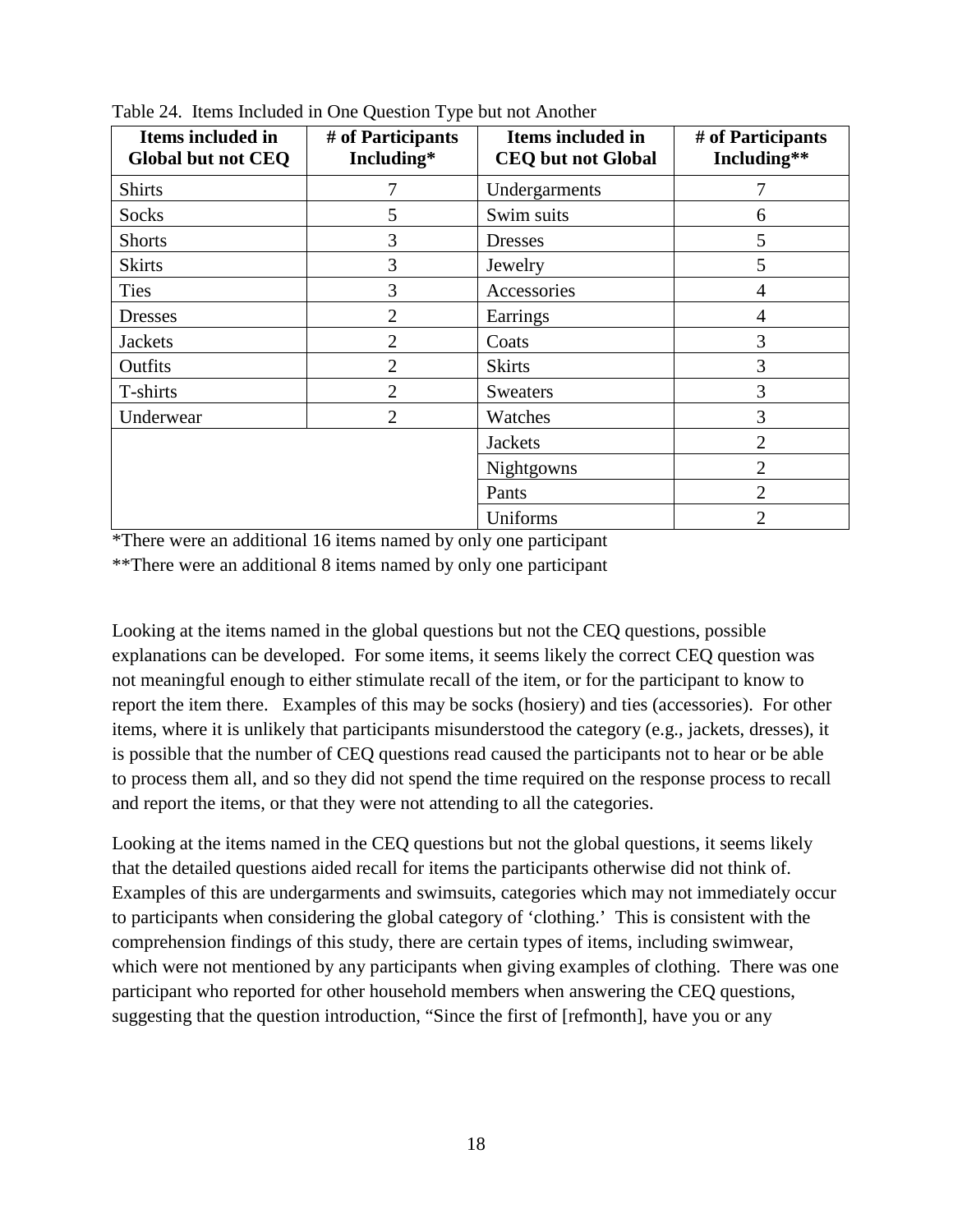members of your household…" may have added to her understanding of the task in a way the global question did not<sup>[4](#page-18-0)</sup>.

Finally, there are some items that appear on both lists that some participants named only in one question type, while others only named it in the other question type (e.g., jackets and underwear). This finding may indicate that question type has a differential effect on participants, and that the effects noted above are not consistent across all participants.

# Cognitive Interview Debriefings

The cognitive interview participants answered a series of debriefing questions aimed at better understanding their experiences with the questions, and their clothing purchases. This information may be useful when making revisions to the clothing survey questions.

# *Global versus CEQ*

 $\overline{a}$ 

Participants were asked which set of questions, global or CEQ, gave the most accurate answers. Ninety-five percent of participants felt that the CEQ questions yielded more accurate answers. The one participant who said the global questions were more accurate explained that she had one big trip and the total amount was just "something in my head," but she didn't know the price of each of the clothing items she bought.

In general, participants said the CEQ questions made them think more carefully about their responses "Because it forces you to brainstorm and get down to the nitty gritty. Then when you get down to the specific items it forces you to think about the specific number." Many also explained that the CEQ questions made them think of different items or categories they hadn't thought of when answering the global question "what is clothing? It's not as specific, it could be something to one person but to me it's something else. The more I think about it, the more clothing I think of." Another participant commented "the categories offered stimulated memory better than trying to think through categories myself. "You really think about the detailed questions, if you don't mention skirt, I don't remember skirts"

Some participants commented that the vagueness of the global questions influenced their answers "you ask a general question, so I gave a general answer."

<span id="page-18-0"></span><sup>&</sup>lt;sup>4</sup> Note that the global question also included "have you or any member of your household," but the phrase occurs at the beginning of the question and may be easily forgotten as the participant calculates a response.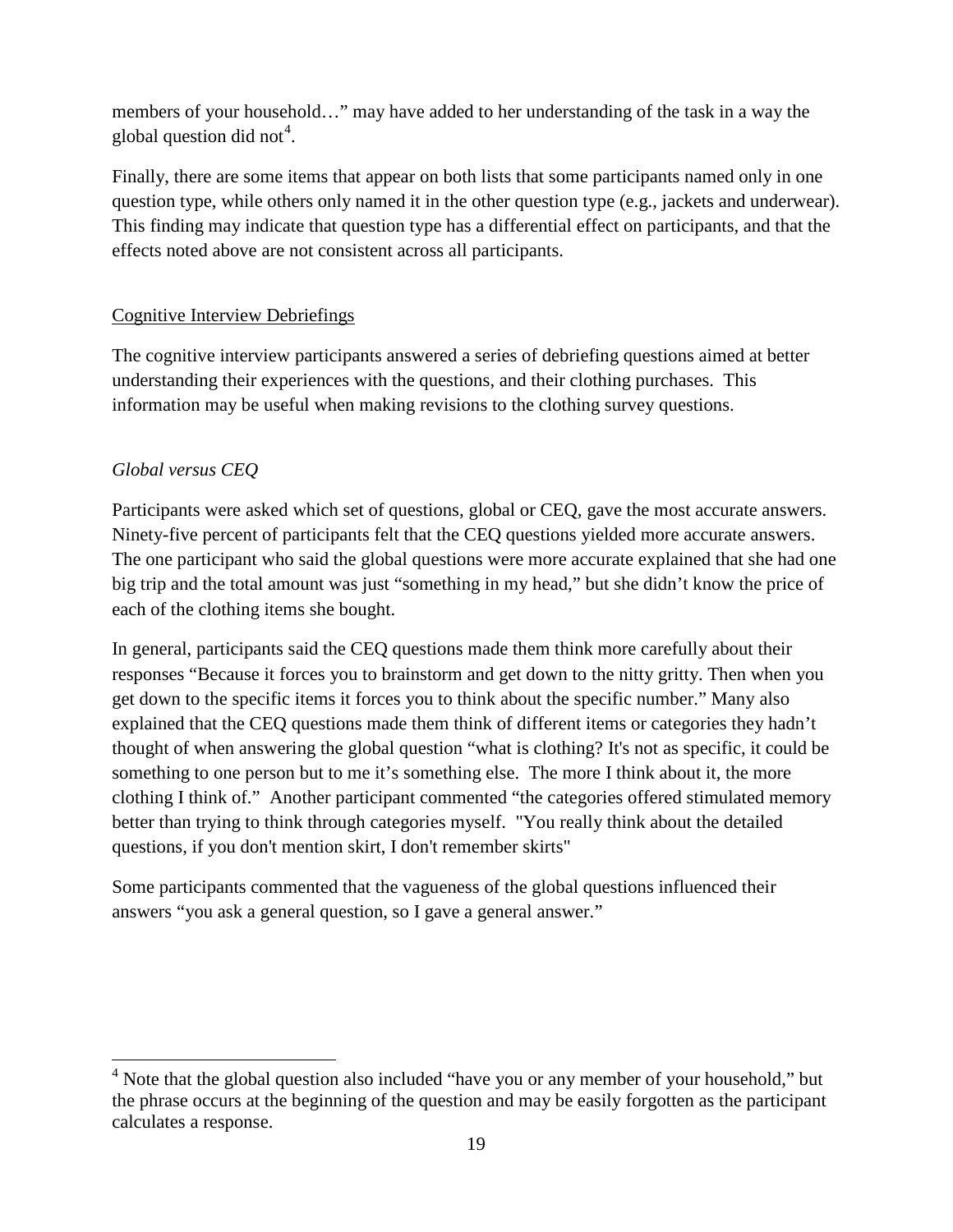## *Shopping Patterns*

Cognitive interview participants were asked to describe how they typically buy clothing. This portion of the debriefing evolved from several discussions with participants about their purchases, which revealed that there was a relationship between how people responded to the global questions and how they shop for clothing.

There were three main types of shopping behaviors: participants who planned big shopping trips, participants who pick up items as they see them, and participants who buy based on sales or coupons. The first two behaviors were more commonly reported than the last, with some participants noting that sales play a role in their behavior (e.g., scheduling big trips around sales, or picking up individual items because it was one sale).

In addition to reporting how they typically buy clothing, participants also described whether they typically buy clothing items one at a time or if they stock up on clothing items. Most participants said they buy items 'here or there,' with about a quarter reporting that they do both (stock up and pick up individual items), and 30 percent saying that they stock up.

Participants were also asked if they typically buy clothing from a clothing store, or from a store which sells more than just clothing, like a department store. Three-quarters of participants buy clothing from the latter. Some of the participants who reported buying clothing at a clothing only store referred to a specialty store, such as "Big-and-Tall."

When asked how often they buy clothing, participants provided a range of answers (Table 25). No relationship was found between the reported frequency of reporting, reported shopping pattern or 'stock-up' behavior.

| <b>Frequency</b> | <b>Percent</b> |
|------------------|----------------|
| Monthly          | 30.0           |
| Seasonally       | 20.0           |
| Every 2 months   | 15.0           |
| Every 2 weeks    | 10.0           |
| Weekly           | 5.0            |
| Every 3-6 months | 5.0            |
| Every 6 weeks    | 5.0            |
| It depends       | 5.0            |

Table 25. Reported Shopping Frequency.

#### **Conclusions**

#### Summary

This study was designed to explore how well participants' understanding of global clothing questions align with the CE definitions, and how they arrive at answers to global clothing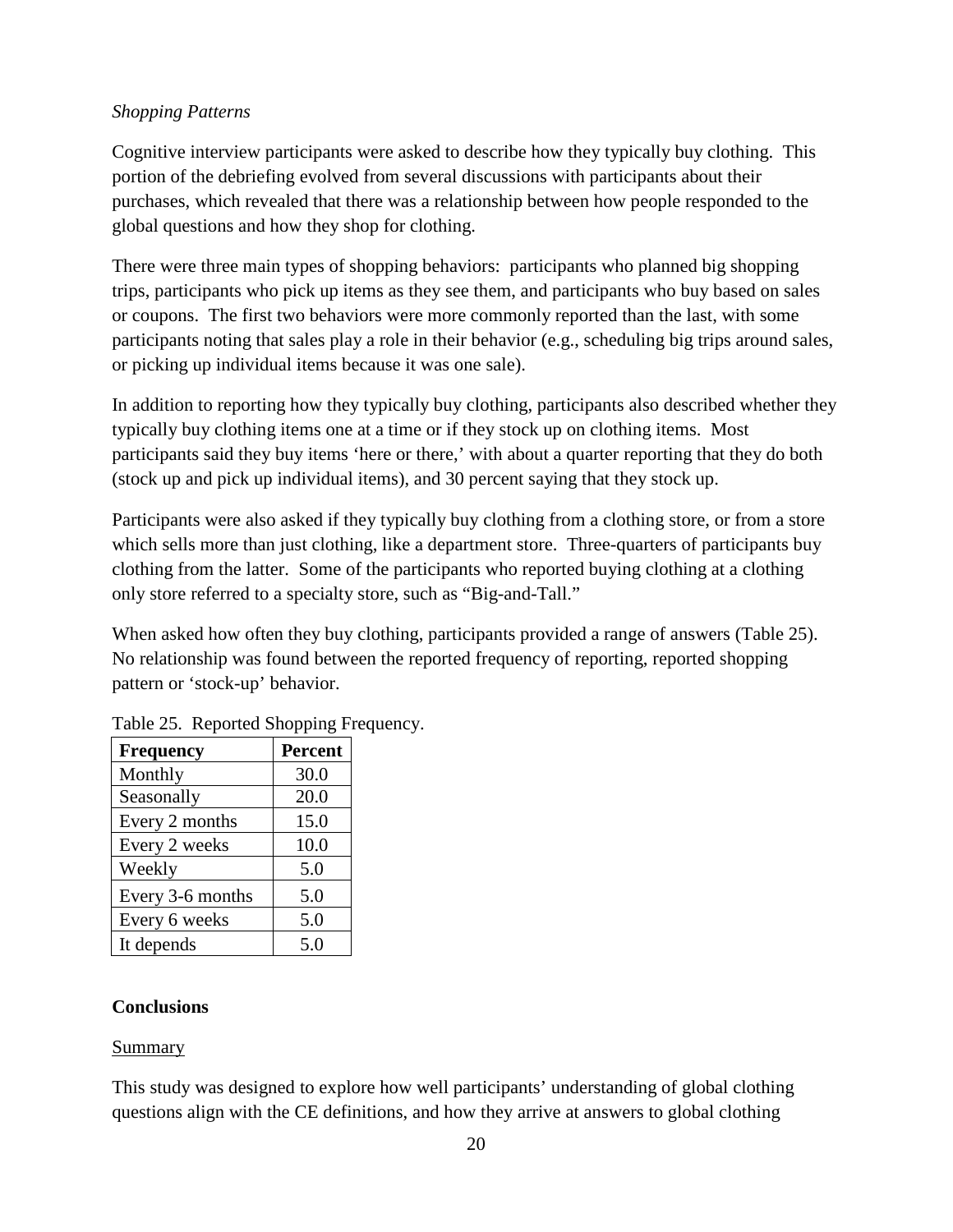questions. In addition to these goals, the data were explored to identify errors in reporting, the time it takes to answer both global and CEQ questions, and differences in expenditure reporting between question types.

One of the key findings was that global clothing questions resulted in statistically higher expenditures when compared to the CEQ questions. On the other hand, global questions for footwear and accessories did not result in statistically higher expenditures when compared to the CEQ questions. A partial explanation appears to be the more ambiguous nature of the footwear and accessories categories.

Overall participant understanding of the global clothing, footwear and accessory questions align well with the CE definitions of the categories. The majority were able to name purchases and examples in each category, and classify items into the correct category. There are some items that were problematic for participants, and which had higher rates of misclassification.

The majority of participants identified either clothing items or shopping events when determining their answer to the global clothing question. The extent to which this yielded complete and accurate responses is unknown, but the differences between the global, detailed and CEQ clothing expenditure totals indicates that there is inaccuracy in the responses.

## Limitations

There are several significant limitations of this study which will reduce the applicability of the findings. Without validation or other benchmark data, the study is not able to identify which type of question yields more accurate answers. As noted above, the discrepancy between the three sets of expenditure totals indicates that there is inaccuracy, but this study is not able to identify which is more accurate.

Another important consideration is the order the questions were presented; by the time participants received the CEQ questions, they had been asked about their purchases twice. This likely has the effect of improving CEQ reporting, but the effect cannot be confirmed and is a limitation of the study.

The focus of this study is clothing. Therefore, the information about response strategies and comprehension is only available for this category, and the extent to which these findings can be generalized to other expenditure categories is unknown.

This study used a one month recall period. If global questions are used with a different, longer reference period, it is likely that participant response strategies would differ.

This study cannot, nor can any cognitive lab study, evaluate the effectiveness of using global questions to prevent telescoping in future interviews. A field test would be required to evaluate that issue.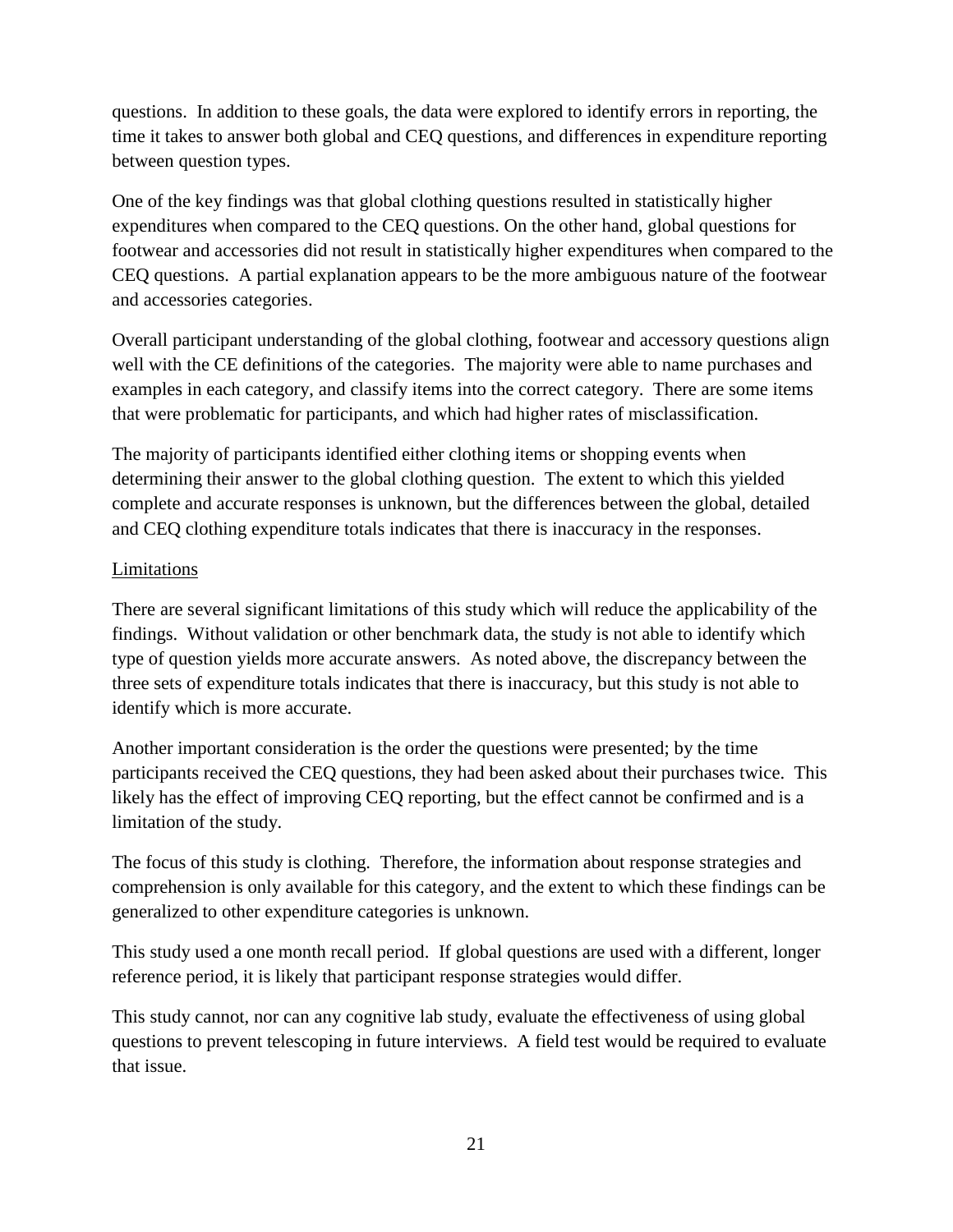# Implications

The finding that participants use a range of response strategies to arrive at an answer to global clothing questions, and the high percentage of participants who used a qualifier when answering the global questions, confirm that answering these types of questions is not a straightforward task, and the use of these types of questions should be carefully considered.

Overall, participants understood the three clothing questions as intended, suggesting that the tested wording may be appropriate for future use. Although there was more misclassification within the footwear and jewelry and accessories questions, participants tended to correctly define these questions as well.

The errors made by participants, however, particularly the lack of mention of the reference period, suggest that the introduction to the global questions should be carefully developed to ensure participants are considering the correct reference period (or any specific time period at all) when answering global questions.

An unanticipated finding of statistically significant differences in expenditure totals between global and CEQ questions, even with a small sample size, confirms other studies showing differences in reporting levels between global and detailed questions. Given that one potential use of global clothing questions in the CEQ survey is to provide a picture of complete spending, while collecting the required detailed clothing data from the CED, these results raise concern about the comparability of the two data sources (global and detail).

Another potential use of global questions is to prevent telescoping. As noted above, additional testing will be required to determine the effectiveness of this approach; however, the results from this study do suggest that caution be used in this approach. Twenty percent of participants in this study did not recall specific expenditure information when answering the global clothing question, and so the global question would not be effective in preventing telescoping for these participants.

## Future Work

Additional analysis will be conducted on this data to further explore differences in response strategies. Exploring response strategy by demographic characteristics and reporting shopping behavior may shed additional light on the results, or allow for more conclusions to be drawn about the use of global questions in the CE.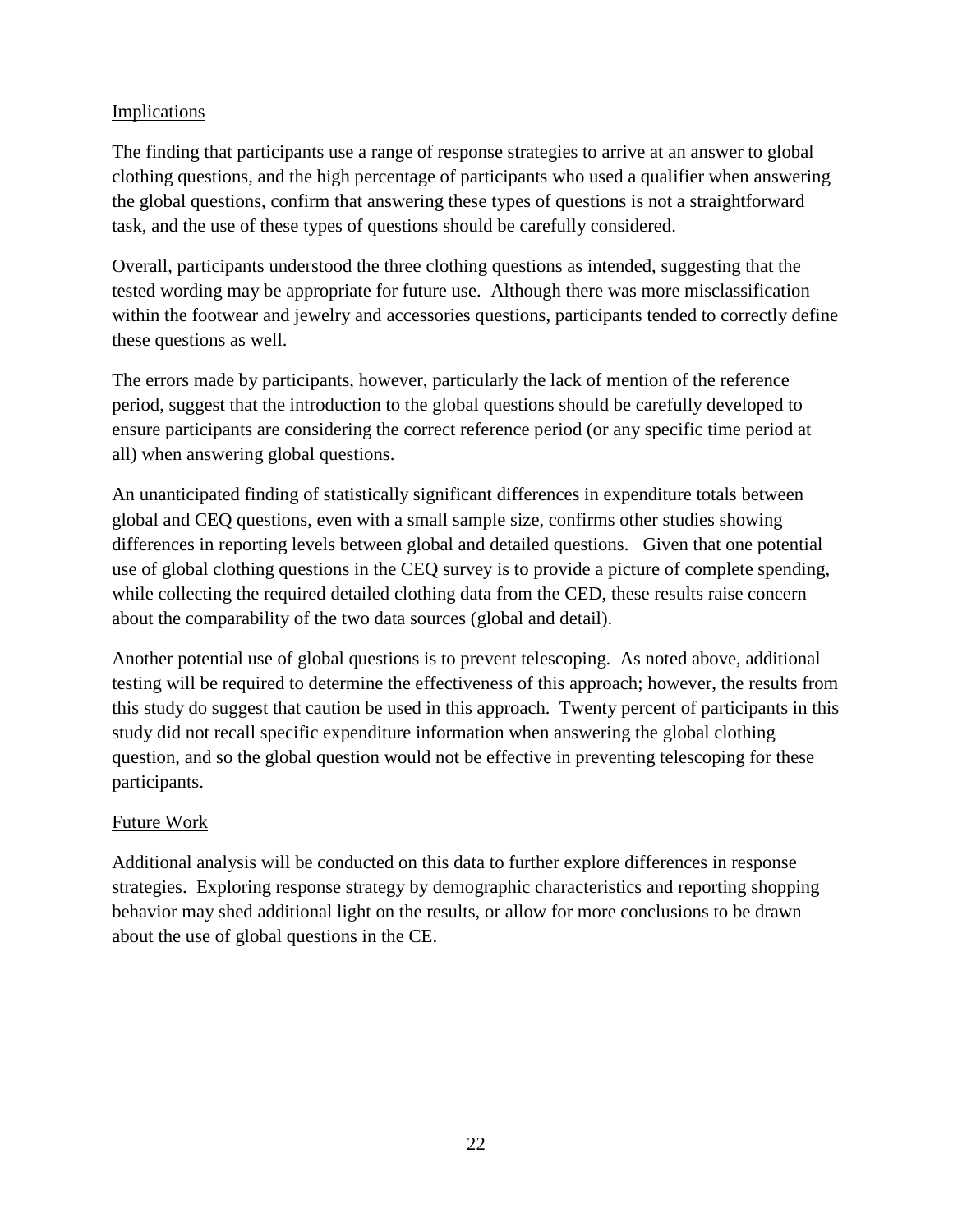#### **References**

Caswell & O'Hara, 2010. [Medical Out-of-Pocket Expenses, Poverty and the Uninsured.](http://www.census.gov/hhes/povmeas/methodology/supplemental/research/Caswell-OHara-SGE2011.pdf) SEHDS Working Paper 2010-17, US Census Bureau.

Creech, B., Smith, M., Davis, J., Tan, L., To., Fricker, S., & Gonzalez, J. (2011). Measurement Issues Study Final Report. BLS Internal Document

Crossley, T.F. & Winter, J. K. (2011). [Asking households about expenditures: What have we](http://www.nber.org/confer/2011/CRIWf11/Crossley_Winter.pdf)  [learned? Paper presented at NBER CRIW workshop.](http://www.nber.org/confer/2011/CRIWf11/Crossley_Winter.pdf)

Beatty, P. (2010). [Considerations Regarding the Use of Global Survey Questions.](http://www.bls.gov/cex/methwrkshp_pap_beatty.pdf)

Edgar, J. (2009). What does 'usual' usually mean? Presented at the 2009 American Associate for. Public Opinion Research Conference, Hollywood FL

Goldenberg, K., & Steinberg, B. (2010). Global Questions Report Final. BLS Internal Document

Peytchev, A. (2010). [Global versus Specific Questions for the Consumer Expenditure Survey.](http://www.bls.gov/cex/methwrkshp_pap_peytchev.pdf)

RTI (2000). CE Interview Global Questions Research: BLS Conference Presentation Report. BLS Internal Report.

Weber, W. (2002). CE Diary Food-at-Home "Global-Detailed" Comparisons. BLS Internal Report.